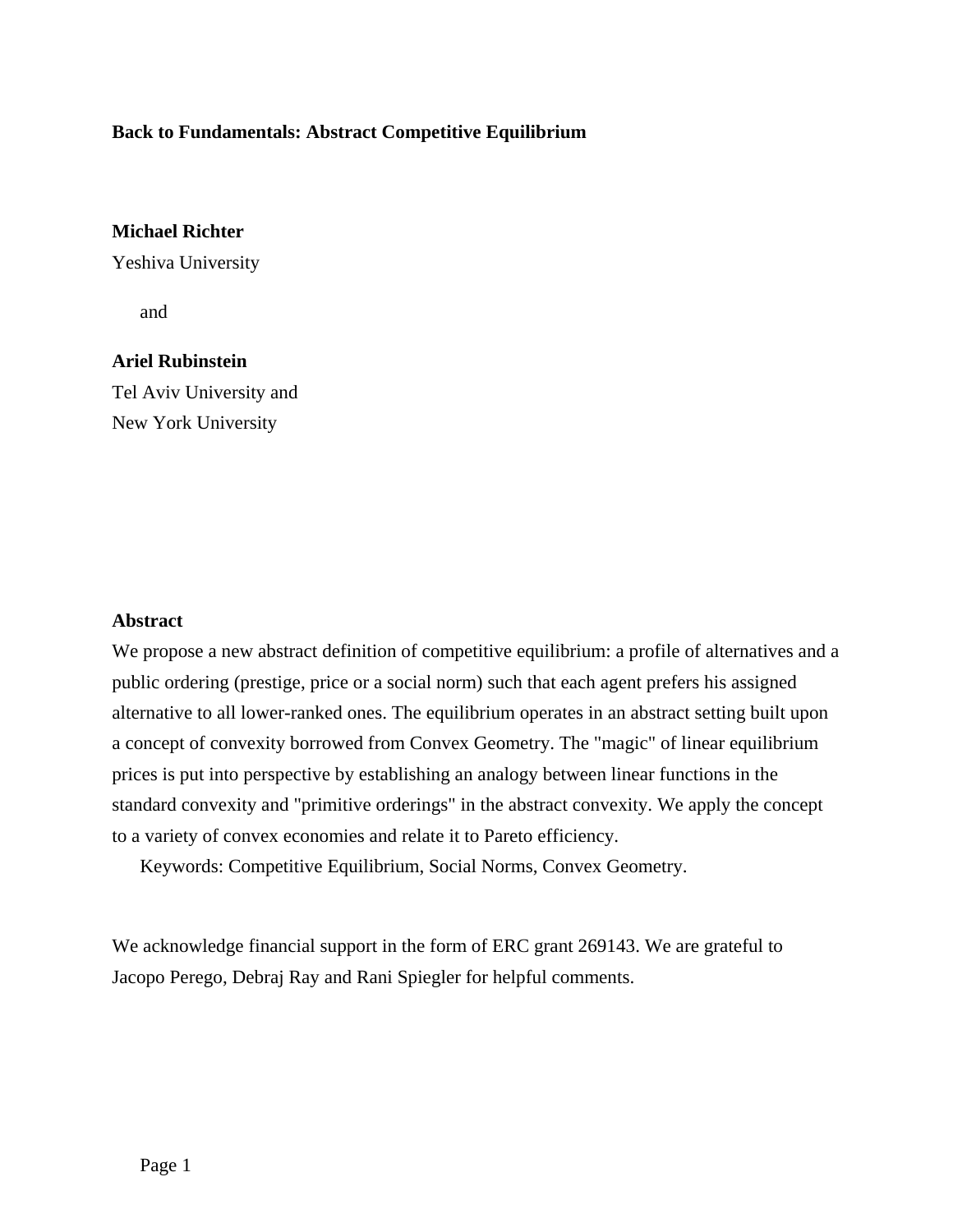# **1. Introduction**

In this paper, we return to the fundamental concept of competitive equilibrium and extend the notion to a more abstract setting. The extension is based on the idea that competitive equilibrium is a method of creating harmony in an interactive situation with a feasibility restriction and self-interested agents, using a public ordering of the alternatives. This ordering either limits the choices available to the agents or systematically influences their preferences. In the standard economic setting, it is specified by prices that apply equally to all agents. These prices determine consumers' choice sets and producers' preferences. We propose an analogous solution concept adjusted to fit more abstract situations in which valuation using prices is replaced by valuation according to a public ordering.

The road to the construction of the equilibrium notion starts with a discussion of the notion of convexity. In the Euclidean setting, the algebraic notion of convexity is central to the standard analysis of competitive equilibrium. As we primarily consider settings that lack an algebraic structure, we will employ a more abstract form of convexity. Definitions of convexity involve the primitive phrase "*b* is between the elements  $a^1, \ldots, a^L$ ". In an Euclidean space, this means that *b* is an algebraic convex combination of  $a^1$ ,..., $a^L$ . However, the phrase has a more common meaning and is even used in daily conversation. For example, one can say that Game Theory is between Mathematics and Economics and that Switzerland is culturally between Germany, Italy and France. Therefore, the first step will be to borrow a formal concept of convexity from the existing literature of Convex Geometry (see Edelman and Jamison (1985)). This concept specifies, for each set  $A$ , a set  $K(A)$  of elements that are "between elements in *A*" and defines a set *A* as *convex* if  $K(A) = A$ . We then present a new characterization result for convex geometries based upon a collection of "primitive orderings": a set  $K(A)$  contains any element which, for every primitive ordering, is ranked above some element in *A* (and which element that is may depend on the ordering). We say that such a set of primitive orderings *generates* the convexity. The primitive orderings play an analogous role to that of linear functions in the case of standard convexity.

The second step involves defining the economic object to be studied. A *convex economy* is a model that consists of: (*i*) a set of agents; (*ii*) a set of elements from which each agent chooses; (*iii*) the agents' preference relations over the set of elements; (*iv*) a feasibility constraint on choice profiles; and (*v*) a set of primitive orderings that generates a notion of convexity.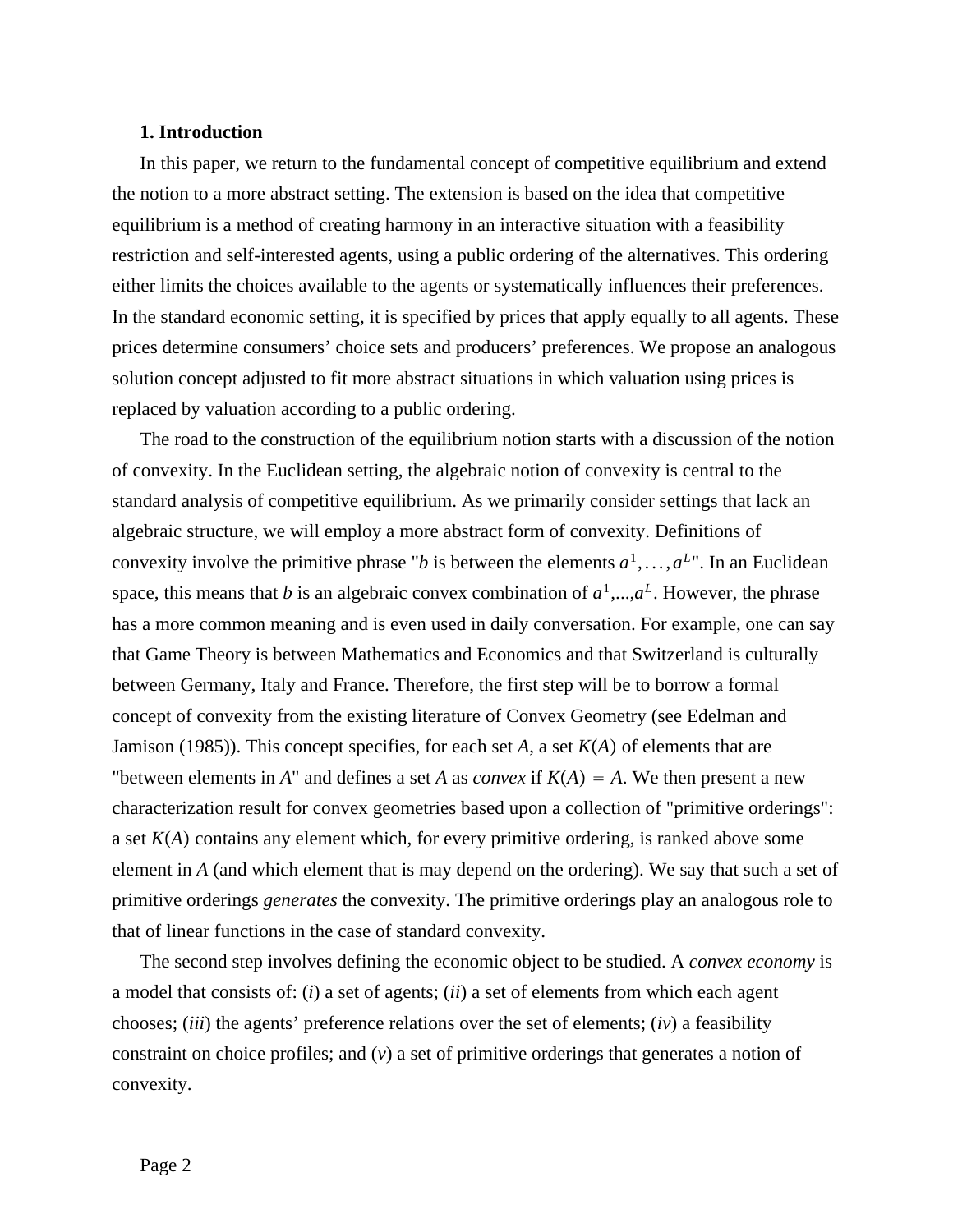After establishing this framework we proceed to analyze several definitions of competitive equilibrium. The first definition is of *unrestricted competitive equilibrium* (UCE). This definition is in the spirit of Shapley and Scarf (1974)'s concept of equilibrium for the housing economy model. A UCE is defined as a profile of choices together with an arbitrary ordering on the set of elements that satisfies two conditions: (i) each choice assigned to an agent is preferred by him to all lower-ordered alternatives; and (ii) the profile is feasible. We refer to the equilibrium ordering as a *public ordering* whose interpretation will be discussed later. In our setting, it plays an analogous role to that of prices in the standard economic setting. It is shown that every Pareto-efficient outcome is supported by some UCE but UCE may be Pareto-inefficient.

We then proceed to discuss restrictions on equilibrium public orderings by imposing connections between them and the underlying convexity notion. In particular, we introduce the concept of a *primitive competitive equilibrium* (PCE), which is an UCE with the additional requirement that the public ordering must be one of the primitive orderings (which generate the convexity). This is analogous to the requirement that prices in the standard setting be linear. We apply these solution concepts to convex economies in which agents have convex preferences. In particular, we study the relationship between PCE outcomes and Pareto efficiency (the first and second fundamental welfare theorems).

Finally, we consider six examples of convex economies, each with an underlying economic story. These examples are intended to demonstrate the richness of the approach.

#### 2. **Convex Geometry**

The basic concepts of convex geometry are given in Edelman and Jamison (1985). Let *X* be a set (finite unless stated otherwise) whose members we call *elements*. Convexity is defined through an operator  $K: 2^X \rightarrow 2^X$  with the interpretation that  $K(A)$  is the set of elements that are "between elements in *A*" (including the elements of *A* themselves). In the standard analysis, *K* is the convex hull operator. A set *A* is *convex* if  $K(A) = A$ .

Note that this concept of convexity allows us to say that "*c* is between *a* and *b*" (by stating that  $c \in K({a,b})$  but not a phrase like "*c* is a quarter of the way from *a* to *b*" (expressed as  $c = 0.75a + 0.25b$  in the standard algebraic convexity).

A *convex geometry* is an operator *K* that satisfies the following properties:

 $A \subseteq K(A)$  and  $K(\emptyset) = \emptyset$  ("extensitivity").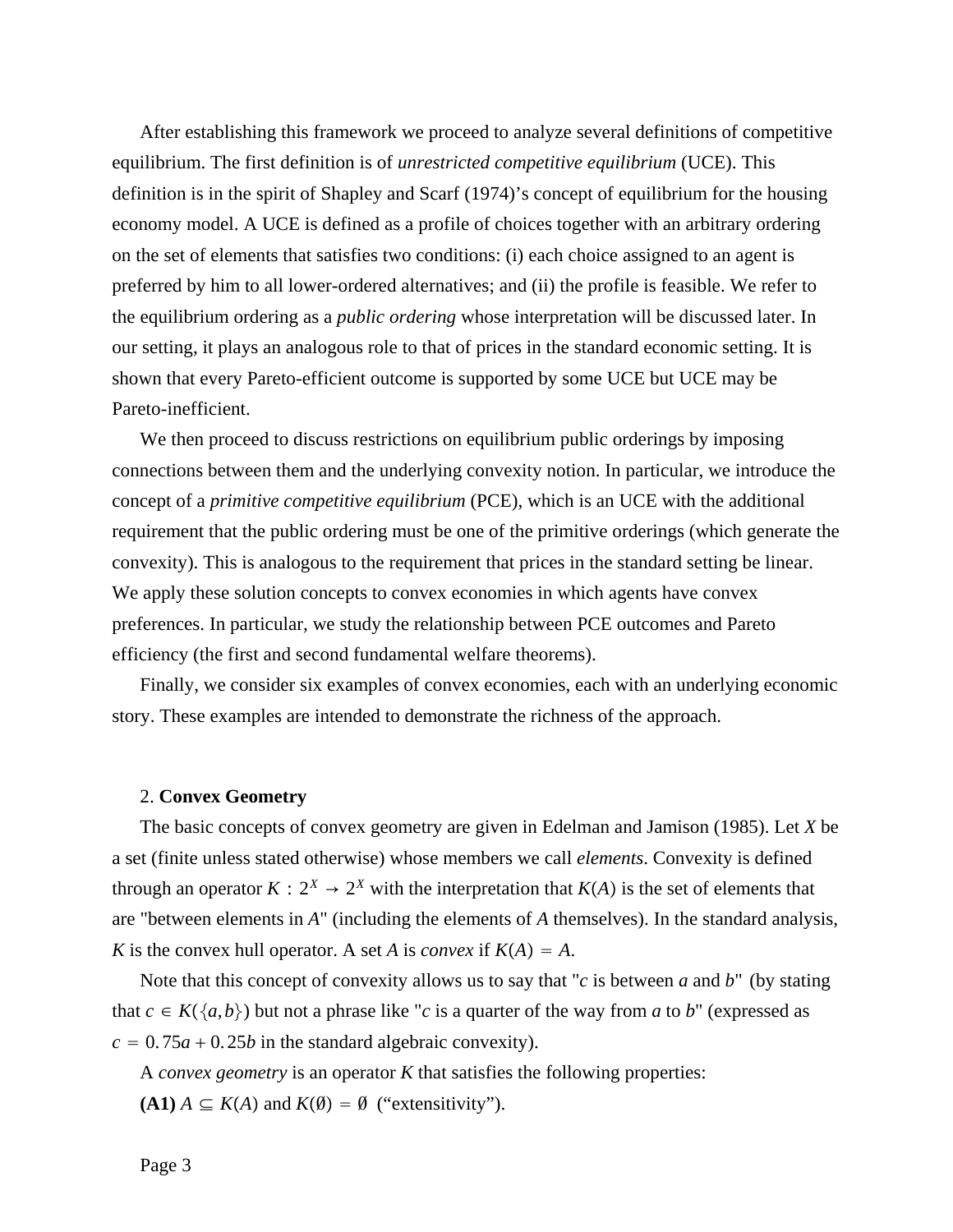$A(42)$  *A* ⊆ *B* implies  $K(A)$  ⊆  $K(B)$  ("monotonicity").  $K(K(A)) = K(A)$  ("idempotence"). **(A4)** If *A* is convex, *a*,*b* ∉ *A* and *a* ∈ *K*(*A*  $\cup$  *b*), then *b* ∉ *K*(*A*  $\cup$  *a*) ("anti-exchange").

A1 captures the degenerate sense in which each element in a set is between the set's elements. A2 means that an element which is between elements of a set is also between elements of any larger set. One direction of A3,  $K(K(A)) \supseteq K(A)$ , follows from A1. The other direction,  $K(K(A)) \subseteq K(A)$ , means that any element which is between elements that are themselves between elements of *A* is also between elements of *A*. A4 states that if (i) *A* is convex; (ii) *a* and *b* are not in *A*; and (iii) *a* is between *b* and elements of *A*, then it is impossible for *b* to be between *a* and elements of *A*. Of course, all four properties hold for the standard Euclidean case where *K* is the convex hull operator. A non-example is the operator  $K(A) \equiv X$  which satisfies A1, A2 and A3 but not A4 (since  $\emptyset$  is convex and  $K({a}) = K({b}) = X$ .

A key to our discussion of competitive equilibrium is a new representation theorem of convex geometries. The theorem generalizes a property that holds regarding the standard convex geometry in Euclidean spaces: *A point is in the convex hull of a set if and only if, for every linear ordering, there is a weakly lower element in the set.* In other words, a point is outside the convex hull of a set if there is a linear ordering that places it below all members of the set.

To illustrate, in Figure 1, *w* is not in the convex hull of  $\{x, y, z\}$  since there is a linear ordering (depicted by the dashed line) that ranks *w* below *x*, *y* and *z*. On the other hand, *w* is in the convex hull of  $A = \{x, y, z, v\}$  since every linear ordering ranks *w* above at least one of the elements in *A*.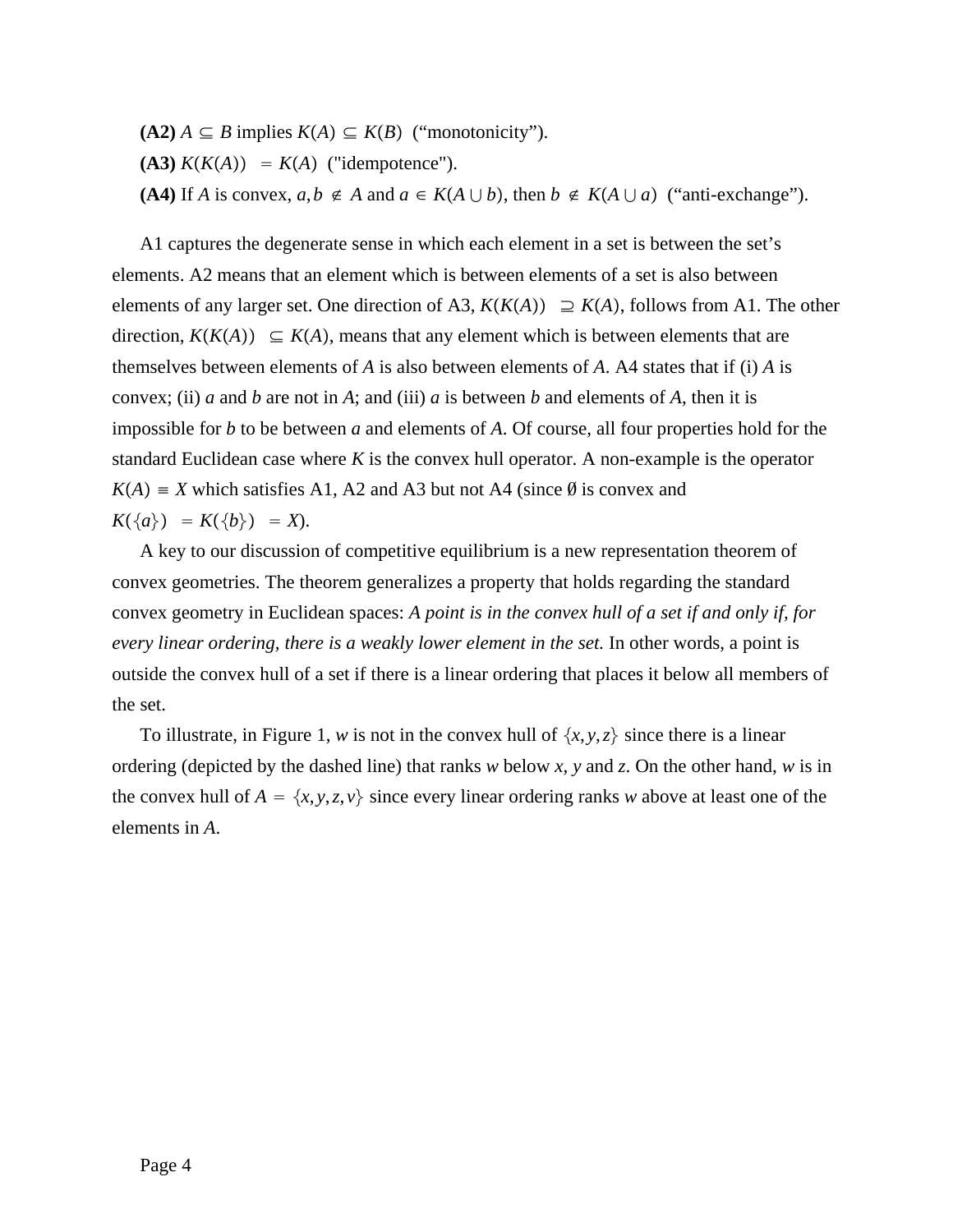

Figure 1

The representation theorem states that for any finite convex geometry there exists a set of orderings that play a role analogous to that of the algebraic linear orderings in the standard Euclidean setting. By an *ordering,* we mean a reflexive, complete, anti-symmetric and transitive binary relation. Note that in our terminology orderings are strict.

We say that the set of orderings  $\{\geq_k\}$  generates K and that its members are *primitive orderings* for *K*, if for all *A*:

$$
K(A) = \{x \mid \forall k, \exists a_k \in A \text{ s.t. } x \geq_k a_k\}.
$$

One interpretation of this representation is that agents have a set of criteria (orderings) in mind with which they reflect on alternatives. A set is convex if for any element outside the set, one of the criteria ranks it "inferior" to all elements in the set. To illustrate, in the case that *X* is a finite set in an Euclidean space with the standard convexity, a set of primitive orderings is given by the set of linear orderings that do not have any "ties" between elements of *X*.

Note that in the standard setting a coupling property holds: If an ordering is primitive, then so is its inverse. We do not make such an assumption here; some of the convex geometries we consider satisfy this property while others do not.

#### **Claim 1 (Representation Theorem for Convex Geometries):**

(a) For every (finite) convex geometry, there is a set of orderings that generates it.

(b) Any set of orderings generates a convex geometry.

**Proof:** (a) Let *K* be a convex geometry. Theorem 2.2 of Edelman and Jamison (1985) states that every maximal chain of convex sets  $\emptyset \subset C_1 \subset C_2 \subset \ldots \subset X$  has length  $|X|+1$ . For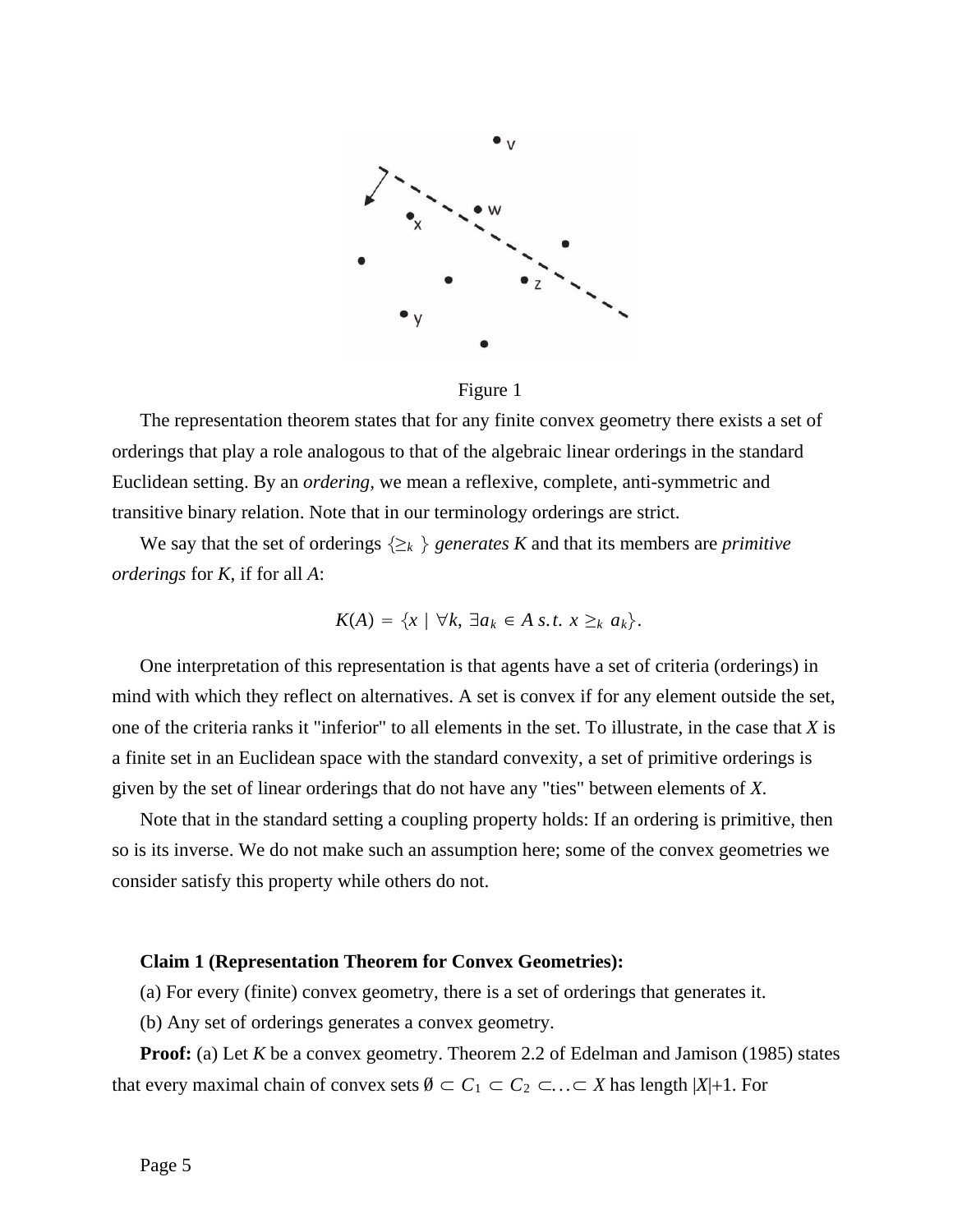completeness, here is a proof. Since ∅ and *X* are convex, it suffices to show that for any two convex sets *A*  $\subset$  *B* where  $|B - A|$  1, there is a convex set *C* such that  $A \subset C \subset B$ . By A1 and A2, for every  $x \in B \backslash A$  we have  $A = K(A) \subset K(A \cup x) \subseteq K(B) = B$  and by A3,  $K(A \cup x)$  is convex. Take two elements  $a, b \in B \setminus A$ . If neither  $K(A \cup a)$  nor  $K(A \cup b)$  is a proper subset of *B*, then  $K(A \cup a) = K(A \cup b) = B$ , violating A4.

For any maximal chain of convex sets  $\emptyset = C_0 \subset C_1 \subset \ldots C_{|X|} = X$ , define  $c_l = C_l \setminus C_{l-1}$  and attach an ordering  $c_1$  >...>  $c_{|X|-1}$  >  $c_{|X|}$ . We now show that the set of the orderings  $\{\geq_k\}$ attached to all maximal chains of convex sets generates *K*.

If  $y \in K(A)$  and if there is an attached ordering  $\geq_k$  such that  $a \geq_k y$  for all  $a \in A$ , then by construction there is a convex set *L* containing *A* and  $y \notin L$ . However,  $y \in K(A) \subseteq K(L) = L$ , a contradiction. Thus,  $y \in \{x \mid \forall k, \exists a_k \in A \text{ s.t. } x \geq_k a_k\}.$ 

If  $y \notin K(A)$ , take a maximal chain of convex sets that extends  $\emptyset \subseteq K(A) \subseteq X$ . By the corresponding ordering  $\geq_k$ , it must be that  $a \geq_k y$  for all  $a \in A$ . Thus, *y* ∉  $\{x \mid \forall k, \exists a_k \in A \text{ s.t. } x \geq_k a_k\}.$ 

(b) Let  $\{\geq_k\}$  be a set of orderings. Define  $K(A) = \{x \mid \forall k, \exists a_k \in A \text{ s.t. } x \geq_k a_k\}$ . Clearly, *K* satisfies A1, A2 and A3. Regarding A4, assume that *A* is convex,  $a, b \notin A$  and *a* ∈ *K*(*A*  $\cup$  *b*). Since *a* ∉ *K*(*A*) there is an ordering ≥<sub>*k*</sub> such that *x* ><sub>*k*</sub> *a* for all *x* ∈ *A*. Since *a* ∈ *K*(*A*  $\cup$  *b*) it must be that for the same ordering *a* ><sub>*k*</sub> *b*. Thus, *x* ><sub>*k*</sub> *b* for any *x* ∈ *A*  $\cup$  *a* and therefore  $b \notin K(A \cup a)$ .

Note that the strictness of the primitive orderings is essential for Claim 1(b) as otherwise the induced *K* may violate the anti-exchange property. We will return to this issue in Section 6C. It is beyond the scope of this paper, but one can prove the claim above also for infinite *X* using Zorn's Lemma.

Following the standard terminology, we say that a preference relation  $\geq$  is *convex* if for every  $x^* \in X$  the *strict upper contour set*  $U(\Sigma, x^*) = \{x \mid x \succ x^*\}$  is convex. The first part of the next lemma states that primitive orderings are convex in the geometry that they induce. This is analogous to the Euclidean property that *the strict upper contour sets of linear functions, namely open half-spaces, are convex*. The second part shows that, as in Euclidean spaces, *the weak upper contour sets of convex preferences are convex* as well. The third part establishes another analogy with the Euclidean setting: *The convex hull of a set is the*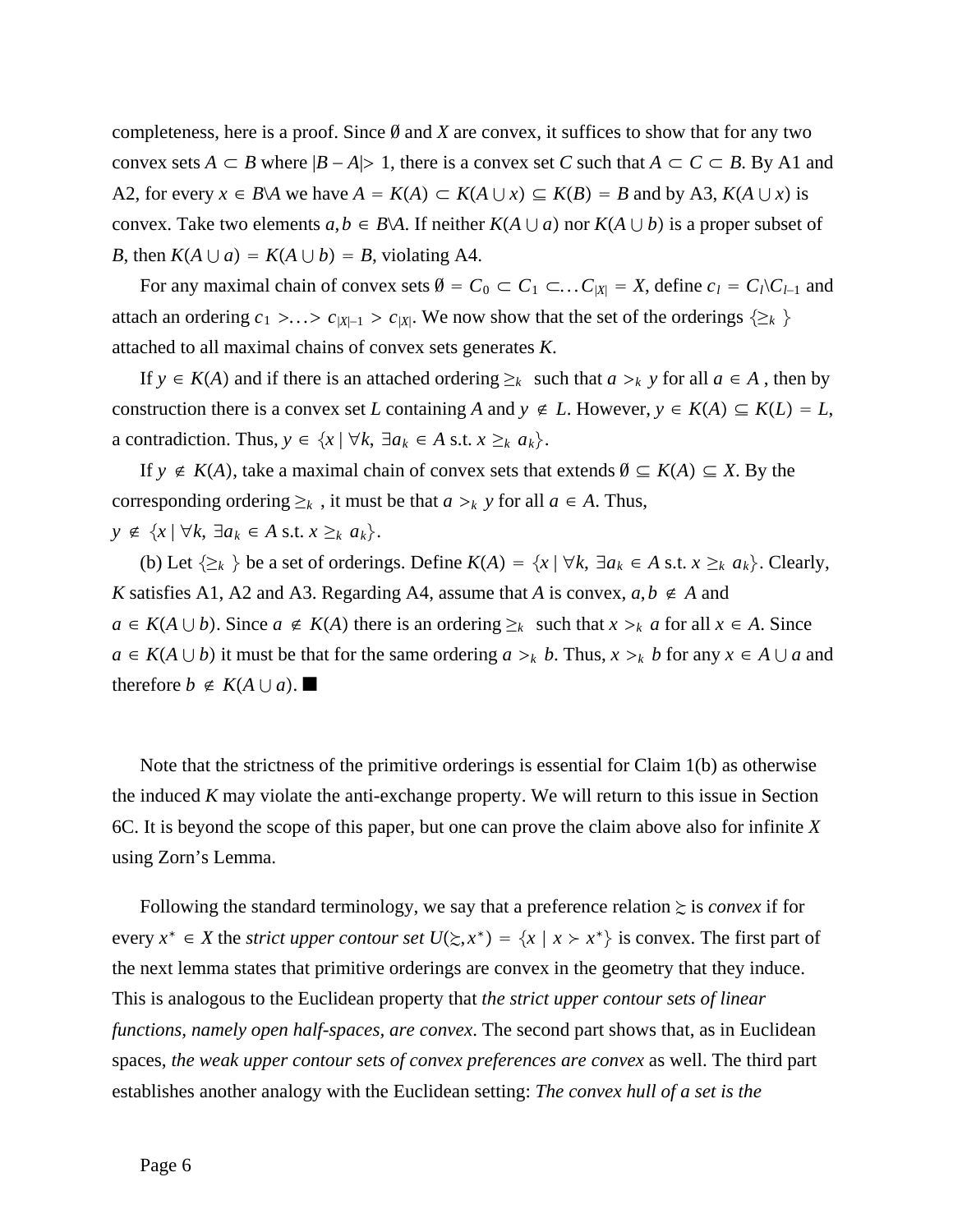*intersection of all open half-spaces which contain that set.*

**Lemma 2:** Let *K* be a convex geometry generated by  $\{\geq_k\}$ . Then:

(i) Each ordering  $\geq_k$  is convex.

(ii) For any element  $x^*$  and convex preferences  $\geq$ , the set  $\{x \mid x \geq x^*\}$  is convex.

(iii)  $K(A)$  is the intersection of all strict upper contour sets that contain  $A$ .

**Proof:** (i) Let  $U = \{x \mid x >_k a\}$  and take  $y \in K(U)$ . As  $\{\ge_k\}$  generates *K*, there is an element  $z_k \in U$  such that  $y \geq_k z_k$ . Thus,  $y \in U$  and U is convex.

(ii) If  $x^*$  is  $\geq$ -minimal, then  $\{x \mid x \geq x^*\} = X$ , which is a convex set. Otherwise  $\{x \mid x \geq x^*\} = \bigcap_{\{z \mid x^* \geq z\}} \{x \mid x \geq z\}$  and in general the intersection of a collection of convex sets  $\{A_i\}$  is convex. To see this, notice that by A2 for all *j*,  $K(\bigcap A_i) \subseteq K(A_j) = A_j$  and therefore *K*(∩*A<sub>i</sub>*) ⊆ ∩*A<sub>i</sub>*. Combined with *A*1, we obtain  $K(∩A_i) = ∩A_i$ .

(iii) We now show that  $K(A)$  is the intersection of all sets  $U(\geq_k, b)$  that contain A: by (i), any  $U(\geq_k, b)$  is convex and thus, by A2, if  $A \subseteq U(\geq_k, b)$ , then  $K(A) \subseteq U(\geq_k, b)$ . In the other direction, assume *y* ∉ *K*(*A*). Then, there is an ordering ≥<sub>*k*</sub> s.t. for every *a* ∈ *A*, *a* ><sub>*k*</sub> *y*, and therefore *A* ⊆ *U*(≥*k*, *y*), but *y* ∉ *U*(≥*k*, *y*).

Note that the set of primitive orderings generating a convexity is not unique since any convex ordering can be added to the set of primitives and still generates the same convexity. On the other hand, if a non-convex ordering is added to a set of primitives that generates K, then this larger set of primitives generates a different convexity  $K'$ . The convexities are related since for every *A*,  $K'(A) \subseteq K(A)$  and thus every convex set according to *K* is also a convex set according to *K*′ . However, *K*′ will have additional convex sets: The non-convex ordering has a strict upper contour set that is not convex in *K*, but this set must be convex in *K*′ (as shown in Lemma 2(i)).

Here are some examples of convex geometries:

### **Example 1: Degenerate Convexity**

The convex geometry  $K(A) = A$  captures the degenerate case in which no element is between any combination of other elements.

The set of all orderings on *X* generates this convexity. For a minimal set of primitive orderings, list all elements  $\{z_1, \ldots, z_L\}$  and take the *L* orderings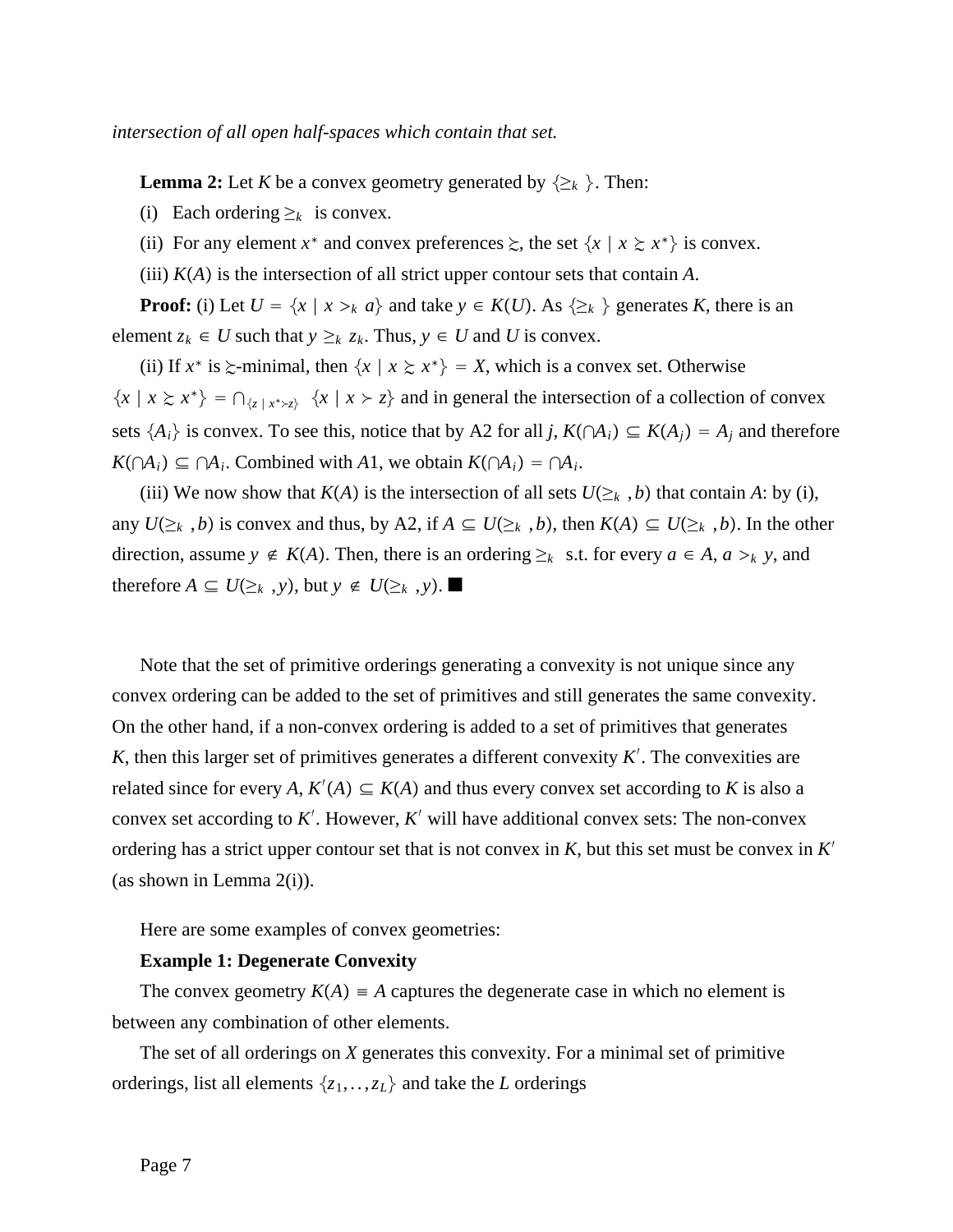*z*<sub>*l*</sub> *>*<sub>*l*</sub> *z*<sub>*l*+1</sub>..><sub>*l*</sub> *z*<sub>*L*</sub> ><sub>*l*</sub> *z*<sub>*l*</sub> *z*<sub>*l*</sub> *z*<sub>*l*</sub> *z*<sub>*l*</sub> *z*<sub>*l*</sub> *z*<sub>*l*</sub> *z*<sub>*l*</sub> *z*<sub>*l*</sub> *a*<sub>*l*</sub> *z*<sub>*l*</sub> *a*<sub>*l*</sub> *a*<sub>*l*</sub> *a*<sub>*l*</sub> *a*<sub>*l*</sub> *a*<sub>*l*</sub> *a*<sub>*l*</sub> *a*<sub>*l*</sub> *a*<sub>*l*</sub> *a*<sub>*l</sub>* 

#### **Example 2: Box Convexity**

The box convexity is defined based on a set of orderings  $\{\geq_k\}$  as  $K(A) = \{x \mid \forall k, \exists a_k, b_k \in A \text{ s.t. } b_k \geq_k x \geq_k a_k\}.$ 

An element belongs to  $K(A)$  if according to each criterion it is sandwiched between some pair of elements in *A*. This geometry is generated by the set of all orderings  $\geq_k$  and their reversals.

An example that this type of convexity fits is the case where the elements are characterized by a vector of attribute values and an element is included in  $K(A)$  if its value for each attribute is not an extreme with respect to *A*.

#### **Example 3**: **Monotonic Convexity**

Let *R* be a reflexive anti-symmetric partial ordering of a set *X* and define

 $K(A) = \{x \mid \exists a \in A \text{ s.t. } xRa\}.$ 

By Theorem 3.2 in Edelman and Jamison (1985), every convex geometry *K* that satisfies the additional *union property*  $K(A \cup B) = K(A) \cup K(B)$  can be represented as such a convex geometry. A set of primitive orderings for this geometry is the set of all completions of the partial ordering *R*. However, there are often smaller sets of primitives which are more natural.

A setting that fits this convexity: *X* is a set of products and *aRb* means that *a* can be produced from *b*. The set  $K(A)$  contains all the products that can be produced from any single element of *A*. Another setting which fits this convexity: *X* is the set of members of a hierarchical organization and *aRb* means that *a* is a superior of *b*. The expression  $x \in K(A)$ means that *x* is superior to at least one member of *A*.

Note that this convexity differs from the others in the sense that  $a \in K(A)$  depends solely on the presence of certain other individual elements in *A* while in the other examples it depends on the presence of certain combinations of elements in *A*. Thus, the notion of convexity here has the flavor of a monotonicity condition rather than of betweenness.

# **Example 4**: **Set Union Convexity**

Let *Z* be a set of elements and *X* be the set of all menus (non-empty subsets of *Z*). Define  $K(A)$  as the set of all menus that are unions of menus in A. This type of convexity fits a setting where a set stands for the support of a distribution. For the support of one distribution to be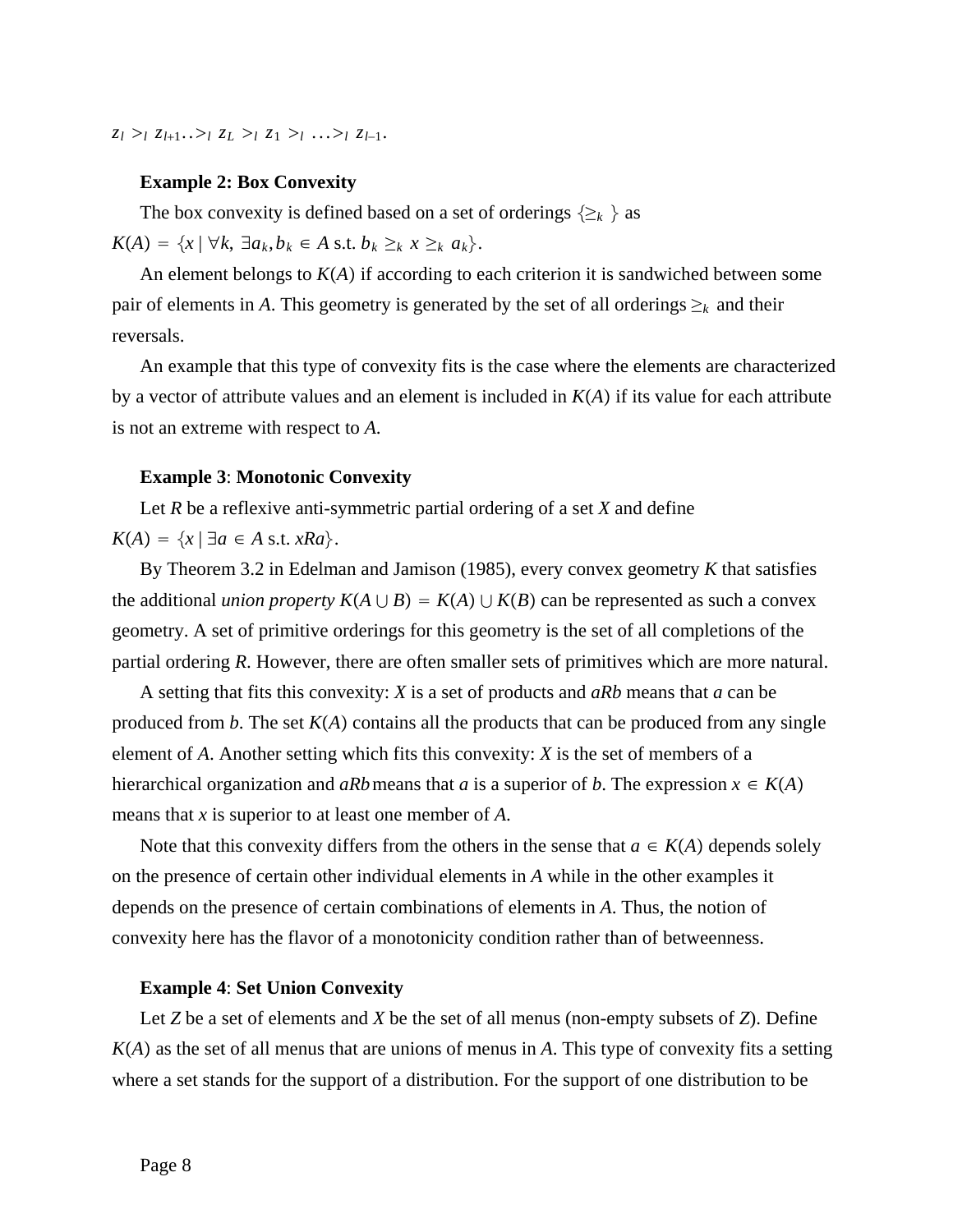between the supports of two others, it must be that it is the union of those two supports. This type of convexity relates to the standard algebraic convexity for distributions in that if a distribution can be expressed as an algebraic combination of a set of distributions, then its support is equal to the union of the supports of the combined distributions. Thus, for distributions, this is a weaker notion of betweenness than the standard algebraic one.

We now show that  $K$  is generated by the set of all extensions of the strict partial orderings  ${R_z}_{z \in Z}$  defined by *bRza* if *b* ⊃ *a* and  $z \notin b - a$ .

On the one hand, take a menu  $a \in K(A) \backslash A$ . Then *a* is a union of its strict subsets in *A*. For *z* ∈ *a*, there is a menu  $c_z$  ∈ *A* such that  $z \in c_z \subset a$  and thus  $aR_zc_z$ . For  $z \notin a$ , take  $c_z \in A$  such that  $c_z \subset a$  and thus  $aR_zc_z$  Therefore, *a* is not minimal for any extension of any  $R_z$ .

On the other hand, take a menu *a* that is not minimal in  $A \cup \{a\}$  for every extension of every  $R_z$ . Then, for every *z* there must be a menu  $b_z$  such that  $aR_zb_z$ . This implies that for every  $z \in a$ ,  $z \in b_z \subseteq a$ . Thus,  $a = \bigcup_{z \in a} b_z$  and  $a \in K(A)$ .

### **Comments on the use of abstract geometry in Economics**:

(1) Koshevoy (1999) pointed out a connection between the literature on convex geometry and that of choice theory for finite sets. He compared the properties of choice correspondences to those of the operator *ext*(*A*), defined as the set of all  $x \in A$  such that  $x \notin K(A - x)$  (an element is *extreme* in *A* if it is not between other elements of *A*). The operator *ext* satisfies two familiar properties in the choice theory literature:

Heritage: If  $A' \subseteq A$ , then  $ext(A') \supseteq ext(A) \cap A'$ .

Outcast: If  $ext(A) \subseteq A' \subseteq A$ , then  $ext(A') = ext(A)$ .

Heritage is actually the  $\alpha$  property in Sen (1970) and Outcast is Postulate 5\* in Chernoff (1954). The representation  $ext(A) = \{x \in A \mid x \text{ is the } \geq_k \}$  -minimum in *A* for some  $\geq_k \}$  can be derived from Claim 1. Our representation could also have been proved using Koshevoy's observations and Aizerman and Malishevski (1981)'s result: A choice correspondence *C* satisfies Heritage and Outcast if and only if there is a finite number of orderings over *X*, such that  $C(A)$  is the set of the unique maximums of these orderings in  $A$ .

(2) Baldwin and Klemperer (2013) study the existence and properties of standard competitive equilibria in an Euclidean setting with indivisibilities using *tropical geometry*, a new concept related to algebraic geometry. The mathematical concepts they used and the economic issues involved are not closely related to those studied in this paper.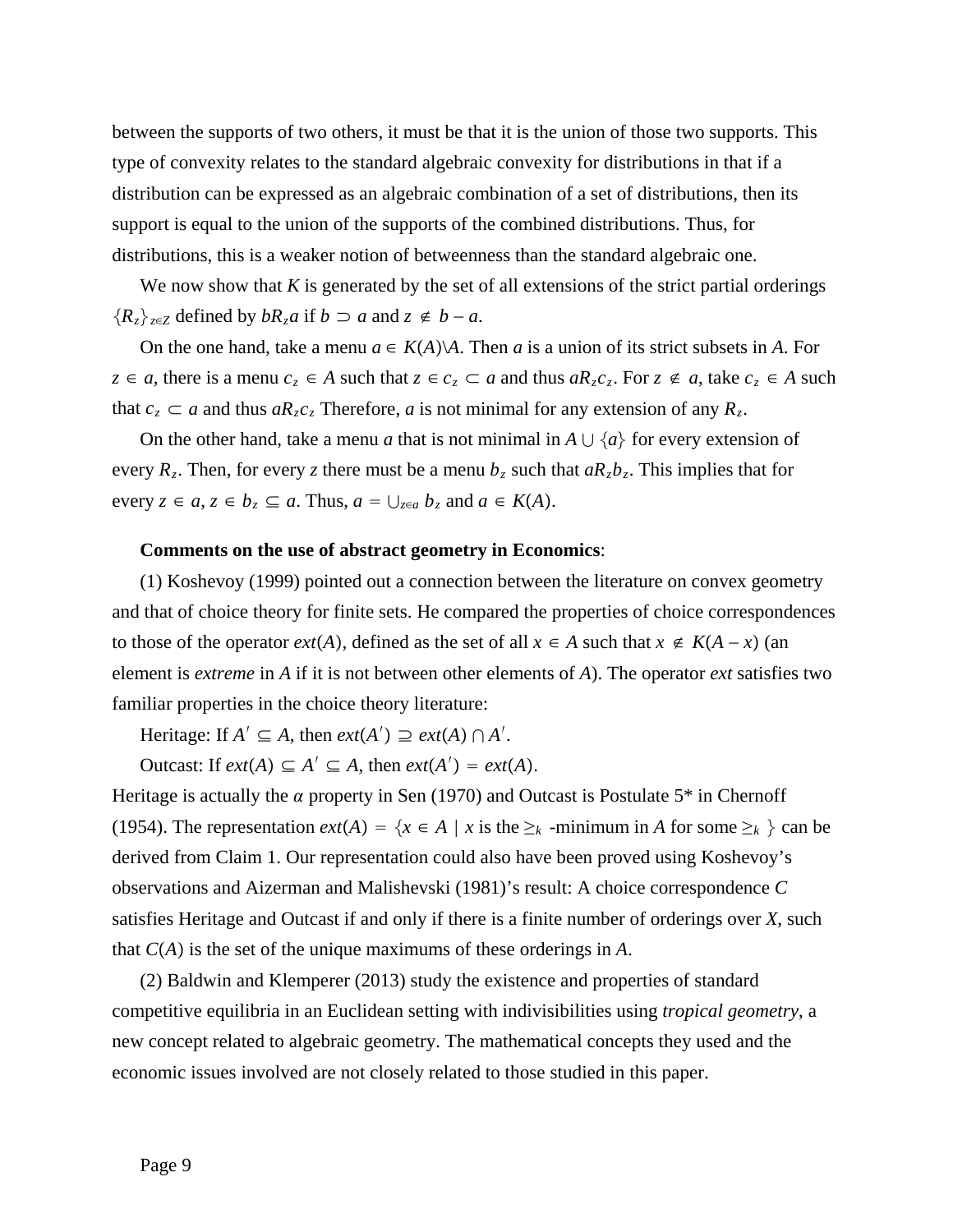### **3. The convex economy**

We now turn to define the abstract economic environment. Let  $N = \{1, \ldots, n\}$  be a set of agents. Each agent chooses an *element* from an abstract set *X* endowed with a convex geometry *K* generated by a set of primitive orderings  $\{\geq_k\}$ . No further structure is imposed on *X*. A profile assigns one element to each agent. Not all profiles are feasible. The feasibility constraint is given by a set  $F \subset X^N$ . We assume that *F* is closed under all permutations but the definitions are not contingent upon this assumption. We have in mind (conventional and unconventional) examples like the following:

*The Exchange Economy:*  $X = R_+^L$  and an element of *X* is interpreted as a bundle in a world with *L* commodities. The set *F* is the set of all allocations of a total endowment  $\omega$  among the agents.

*The Housing Economy*: The set *X* contains *n* houses. A feasible allocation assigns a distinct house to each of the *n* agents.

*The Sequential Production Economy:* There is a set *X* of alternatives. One element of *X* is denoted as *w* and stands for the starting point of the sequential production process. A production process orders the agents and each agent's production is restricted by his predecessor's production. A profile is feasible if there is a listing of the agents  $i_1, \ldots, i_n$  such that  $x^{i_0} = w$  and  $x^{i_m} \in f(x^{i_{m-1}})$  where *f* is a correspondence from *X* to itself.

*The Paired Matching Economy:*  $X = N$  and each agent chooses a partner. The feasibility constraint is that if *i* chooses *j*, then *j* must choose *i*.

*The Paired Exchange Economy:*  $X = R_+^L$  and each agent has an endowment. A feasible profile is an outcome of some partition of the agents into pairs such that trade takes place only within pairs.

Each agent *i* possesses a preference relation  $\geq^{i}$  on *X* (an upper index always indicates the agent). Thus, unlike in a typical game setting, he is interested only in the element he himself chooses, independent of other agents' choices. We assume that each  $\geq i$  is *convex*. Given the representation theorem in Claim 1, the convexity of preferences has the following novel interpretation: All agents have a set of criteria  $\{\geq_k\}$  in mind. An agent who ranks all elements in a set *Y* to be superior to  $x^*$  must also rank *z* to be superior to  $x^*$ , if for each criterion  $\geq_k$ there is  $y^k \in Y$  such that  $z >_k y^k$ .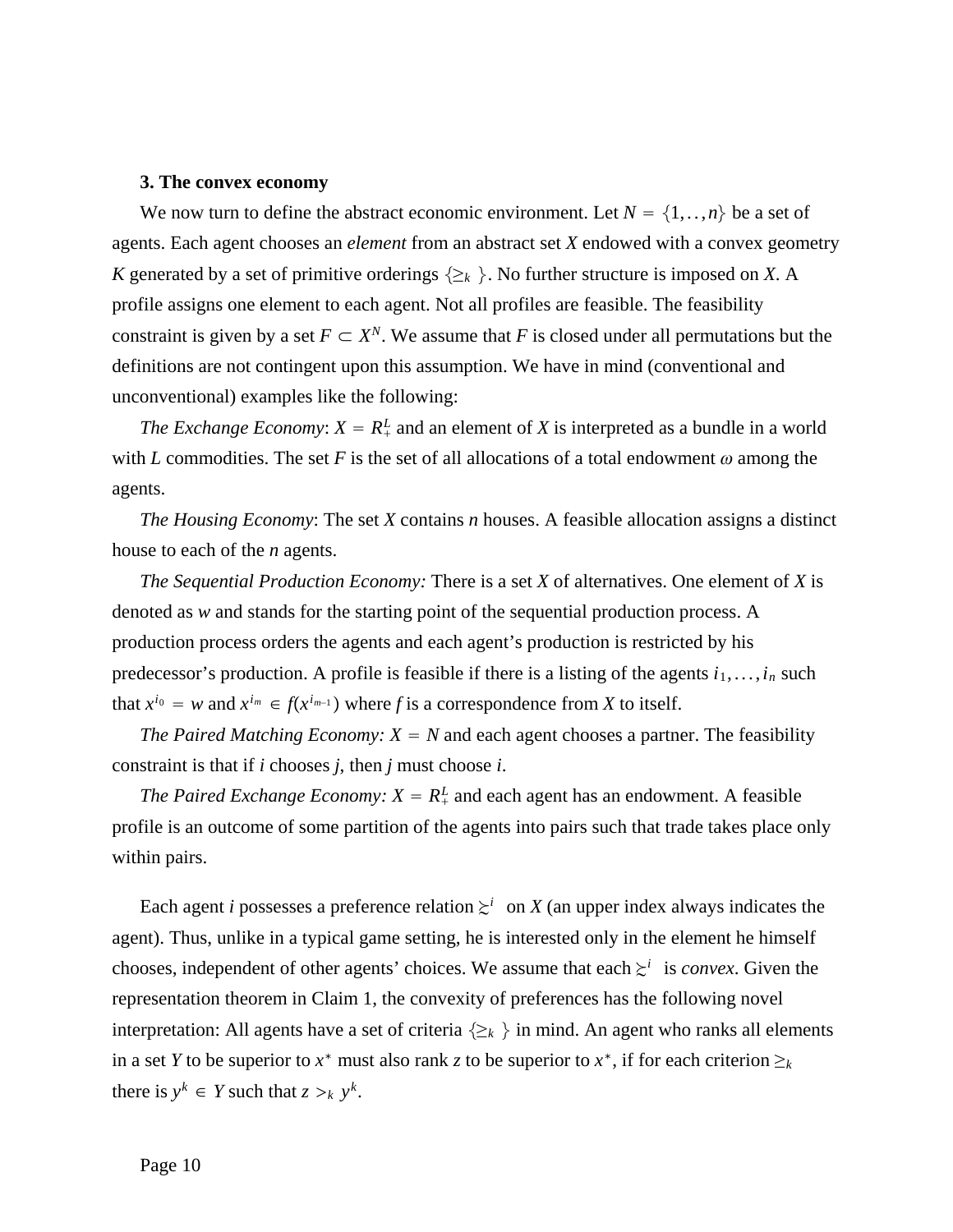We will refer to the tuple  $\langle N, X, \{ \geq^i \} \rangle_{i \in N}, F, \{ \geq_k \} \rangle$  as a *convex economy*.

Note that we included a set of primitive orderings in the definition of a convex economy rather than just a convexity notion. As mentioned earlier, there are many different sets of primitive orderings that generate the same convexity. The specification of a particular set of primitive orderings is intended to capture some prominent aspect of the economy (as do algebraic linear orderings in the case of the standard economy) and will play an important role throughout the paper.

Notice also that our concept of an economy lacks "initial endowments". We will discuss this point in the Final Comments.

## **4. Abstract competitive equilibrium**

The constraints imposed by the set *F* will typically introduce conflicts between the agents. An equilibrium concept provides a method of resolving such conflicts in a way that produces some form of stability:

**Definition:** An *unrestricted competitive equilibrium (UCE)* is a pair  $\langle x^i \rangle_{i \in N}$ ,  $P$  > where  $(x^{i})_{i \in N}$  is a profile and *P* is an ordering on *X*, such that: (i) the profile is in *F* and (ii) for each *i*, the element  $x^i$  is  $\geq i$  -optimal in the set  $B(P, x^i) = \{z | x^i P z \text{ or } z = x^i\}.$ 

We refer to the ordering *P* as a *public ordering* and use the letter *B* to emphasize the analogy to the familiar term "budget set". We call  $\langle x^i \rangle_{i \in N}$ , *P* > an unrestricted competitive equilibrium in order to emphasize that the definition of UCE imposes no restrictions on *P* (such as convexity) apart from being a strict ordering. The requirement that *P* be strict is without loss of generality since any equilibrium profile supported by an ordering that contains indifferences will also be an equilibrium profile with arbitrary breaking of the indifferences.

Our main interpretation of this concept of equilibrium views *P* as a social ordering that reflects the elements' worth or prestige. The term *aPb* means that *a is more expensive than b* or that *a is more prestigious than b*. For a profile to be a competitive equilibrium, there must exist a public ordering such that each agent is satisfied with his assigned element given his ability to replace it only with an element that is considered less expensive or less prestigious according to the public ordering. An equilibrium ordering stabilizes the equilibrium profile in the sense that each agent is happy with his assignment *given* the "worth" of his assigned element.

Our second interpretation is that *P* is a socially agreed-upon or imposed motive that systematically affects the agents' preference relations. The relation *aPb* means that "*a* is *less*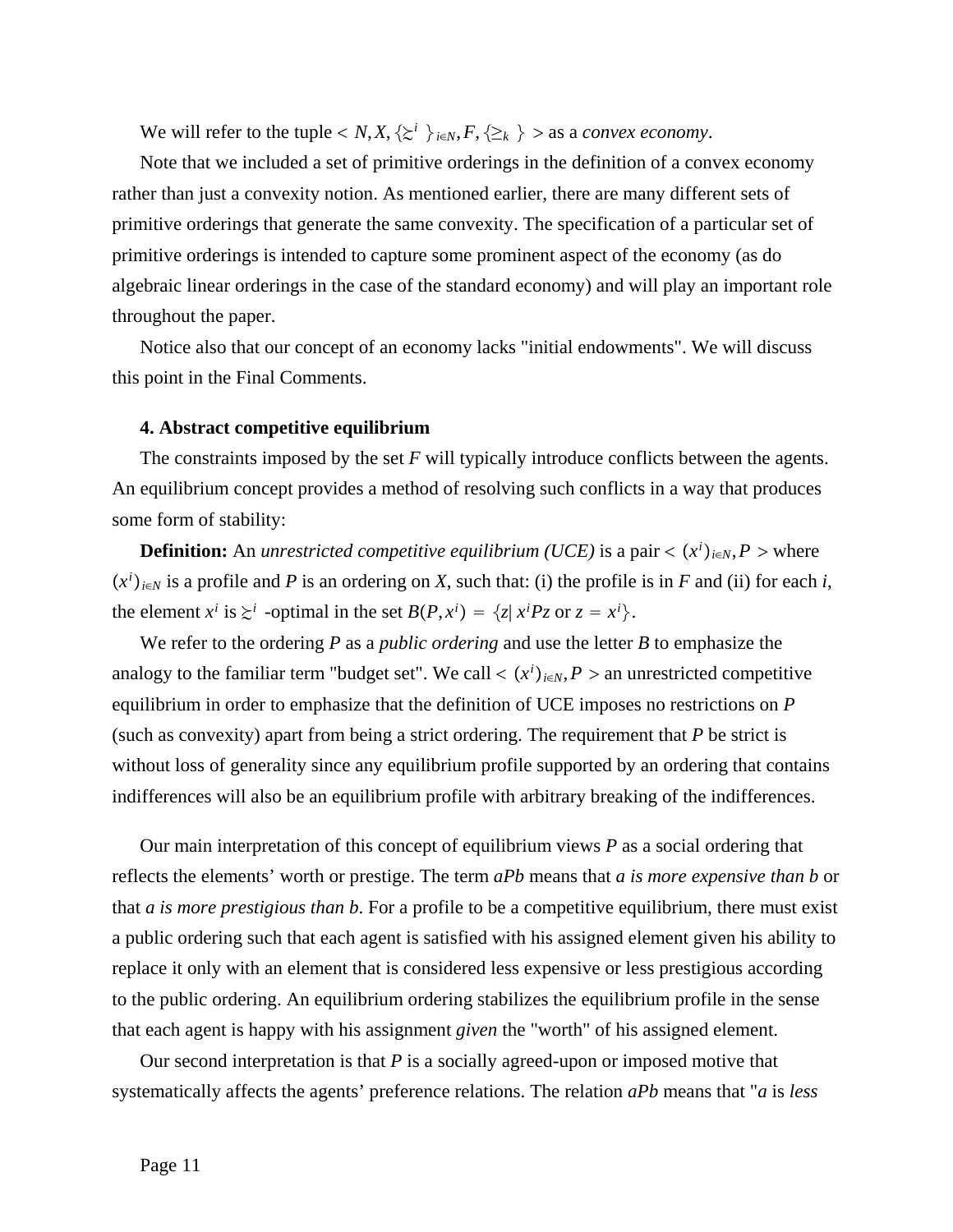*socially desirable* than *b*" (or "*a* is *less prestigious* than *b*"). An agent can choose any alternative in *X*, but must rationalize his choice as furthering society's goals (or alternatively he can't bear to suffer a loss of prestige). Thus, the ordering *P* systematically affects the agents' preferences: given  $P$  and an assigned element  $x<sup>i</sup>$ , the agent's lexicographical first priority is to "not move up the *P* ordering" while his second priority is to maximize his original preference. An equilibrium is a profile and a social ordering such that no agent wishes to deviate from his assigned element (given his personal preferences) and is able to justify it as furthering the social goal (or alternatively as not decreasing his prestige).

The two interpretations are dual: according to the main interpretation, agents consider only the elements further down the public ordering to be feasible, while according to the alternative interpretation, all elements are feasible, but agents find only elements further down the *P* ordering (that is, higher in prestige) to be socially acceptable.

The existence of an UCE does not require any further assumptions and follows from the following version of the Second Fundamental Welfare Theorem (SWT):

**Claim 3 (SWT-UCE)**: Any Pareto-efficient profile is an unrestricted competitive equilibrium profile.

**Proof**: Let  $(a^i)_{i \in N}$  be a Pareto-efficient profile. Define the relation *R* by *xRy* if (i) there are *i* and *j* such that  $x = a^i \rightarrow^j a^j = y$  or (ii)  $x \notin \{a^1, \ldots, a^n\}$  and  $y \in \{a^1, \ldots, a^n\}$ . The first condition guarantees that if *j* envies the element assigned to *i* he will not be able to replace his element with *i*'s. The second condition guarantees that agents will find any unassigned element "unaffordable".

Since the profile is Pareto-efficient and *F* is closed to permutations, *R* does not have cycles and thus can be extended to a complete ordering *P*. According to this ordering,  $a^j$  is optimal in *B*( $P$ , $a<sup>j</sup>$ ) for each agent *j*.

According to the public ordering built in the proof of Claim 3, any alternative not assigned to one of the agents is too "expensive" to be considered. An agent is only left to consider exchanging his alternative for one that is assigned to another agent. The equilibrium public ordering on the set of assigned alternatives is defined as in the housing economy where the houses are the set of assigned elements.

Note that any Pareto-inefficient profile can also be an UCE profile as long as there are no cycles in the envy relation. In particular, any feasible profile that assigns the same element to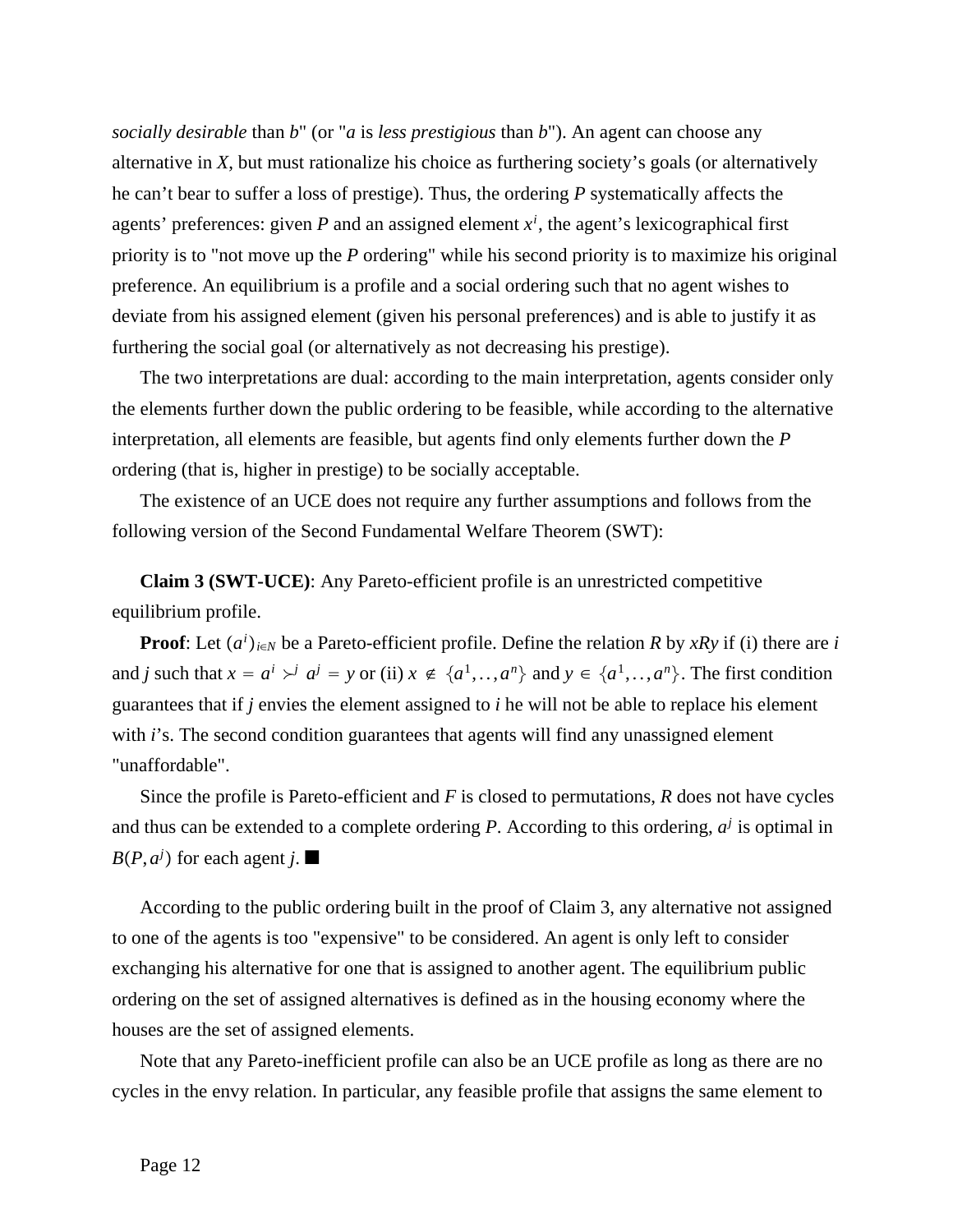all agents is supported by an *unrestricted* public ordering that makes it the cheapest good.

Furthermore, note that the public ordering constructed in Claim 3 does not relate to the convexity notion of the economy. In particular, if  $X - \{a^1, \ldots, a^N\}$  is not convex, then the constructed public ordering necessarily fails to be convex.

#### **5. Primitive Competitive Equilibrium**

In standard economic models, where the set *X* is a subset of an Euclidean space, the following hold:

*I*) The set of algebraic linear orderings generates the convex geometry.

*II*) The public ordering (price system) is required to be an algebraic linear ordering.

Thus, a natural analogy is to require that the equilibrium public ordering is one of the primitive orderings generating the geometry (and thus is convex, as shown in Claim 2). This brings us to the central definition of the paper:

**Definition:** Let  $\langle N, X, \{ \Sigma^i \} \rangle_{i \in N}, F, \{ \Sigma_k \} \rangle$  be a convex economy. A *primitive competitive equilibrium (PCE)* is an UCE <  $(x^i)_{i \in N}$ , *P* > where *P* is one of the primitive orderings.

We focus on PCE, but occasionally also refer to the weaker notion of UCE *with a convex public ordering (CCE)*. Convexity of the public ordering means that any set of the form  $U(P, x^*) = \{x \mid xPx^*\}$  is convex. The set  $U(P, x^*)$  is the set of elements that an agent who holds *x*<sup>∗</sup> finds unaffordable. The convexity of those sets is a reasonable requirement if the market is managed by a market maker who declares all exchanges he is willing to make. The term *yPx*<sup>∗</sup> means that the market maker is not willing to exchange *y* for *x*<sup>∗</sup>. Accordingly,  $U(P, x^*)$  is the set of all elements preferred by the market maker to  $x^*$ . The requirement that any set  $U(P, x^*)$  be convex is equivalent to the assumption that the market maker's preferences are convex. Another context in which the price ordering is naturally convex is an exchange market with non-linear prices where quantity discounts are available. In such a market, if two bundles are unaffordable, then so is any algebraic convex combination of the bundles.

Note that the notion of CCE depends only on the convexity induced by the set of primitive orderings and, unlike the notion of PCE, does not depend on the particular set of primitive orderings.

The existence of a PCE is not guaranteed. The convex economy in the following example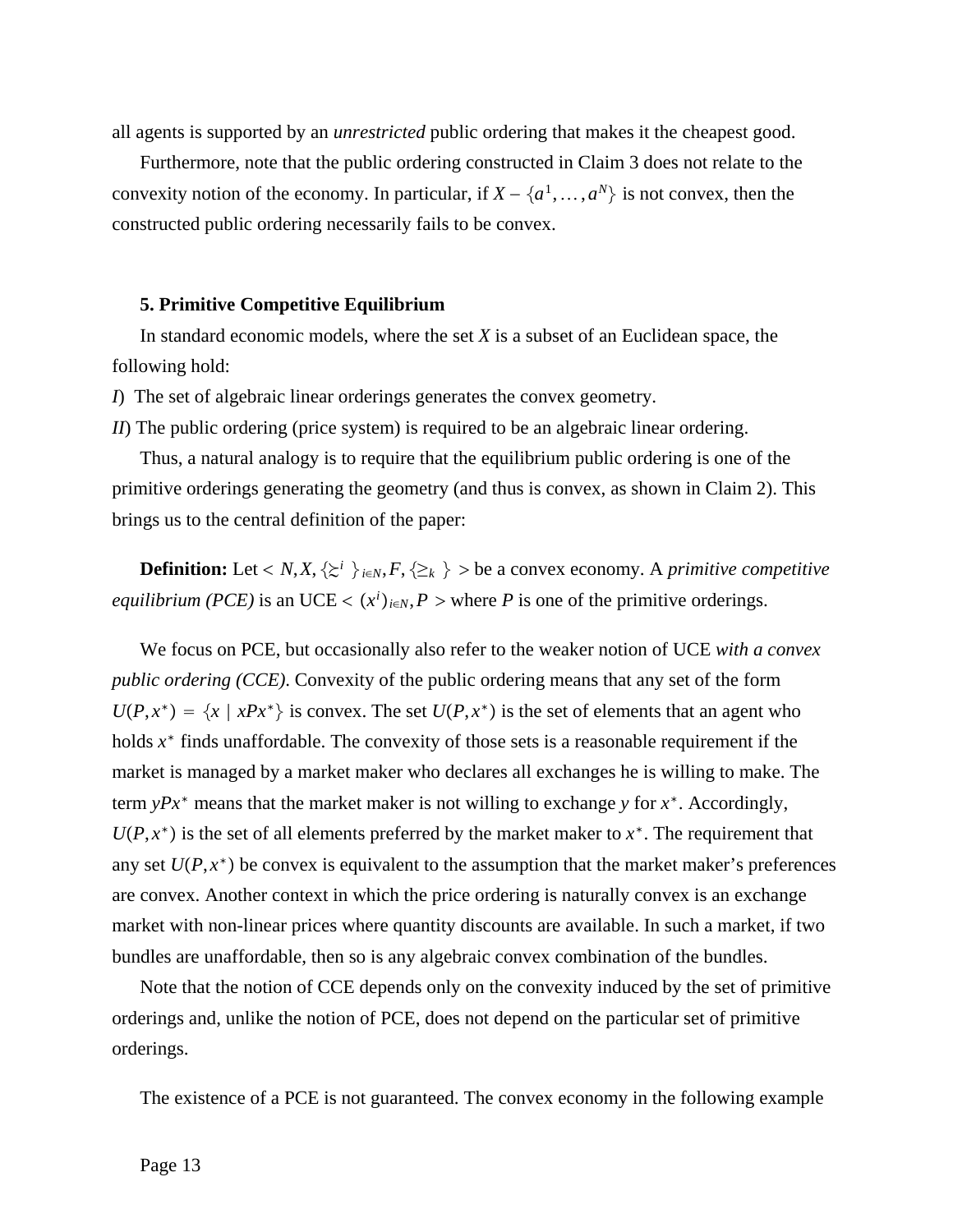does not even have a CCE:

**Example:** Consider the housing economy with four houses arranged on a line  $a - b - c - d$ , with the standard convexity. Two of the agents, 1 and 2, are "leftish" and hold the convex preferences  $a \n\geq^{i} b \n\geq^{i} c \n\geq^{i} d$ , while the other two, 3 and 4, are "rightish" and hold the convex preferences  $a \prec^i b \prec^i c \prec^i d$ . Claim 3 guarantees the existence of an UCE (consisting of the profile *a*,*b*, *c*,*d* and the public ordering *aPdPbPc*).

We now show that there is no CCE. In equilibrium, it is impossible that a leftish agent will be assigned a rightish house  $x \in \{c, d\}$ , since then one of the rightish agents will be assigned a leftish house  $y \in \{a,b\}$ , and it must be that both *xPy* and *yPx*. Thus, without loss of generality, the only possible equilibrium profile is  $(a, b, c, d)$ . For the ordering P to support this profile, it must be that *aPb* and *dPc*. Therefore, *b* or *c* is the *P*-minimal element and  $U(P, b) = \{a, c, d\}$ or  $U(P, c) = \{a, b, d\}$ , both of which are not convex.

What is special about the standard exchange economy that makes every Pareto-efficient allocation a PCE profile? It can be attributed to the following Richness property (illustrated in Figure 2):

We say that the convex economy  $\langle N, X, \{z^i\}\rangle_{i \in N}, F, \{z_k\}\rangle$  is satisfies *Richness* if the following holds: Let  $\ge$  and  $\ge'$  be two convex preferences over *X* and let *a* and *a'* be two elements in *X*. Let  $\ge$  and  $\ge'$  be two different primitive orderings such that *a* is  $\ge$ -maximal in *B*( $\geq$ , *a*) but not in *B*( $\geq'$ , *a*) and *a'* is  $\geq'$  -maximal in *B*( $\geq'$ , *a'*) but not in *B*( $\geq$ , *a'*). Then, there is a pair  $(b, b')$  such that (i) whenever  $(a, a', a^3, \ldots, a^n) \in F$  it is also the case that  $(b, b', a^3, \ldots, a^n) \in F$  and (ii)  $b \succ a$  and  $b' \succ' a'$ .



Figure 2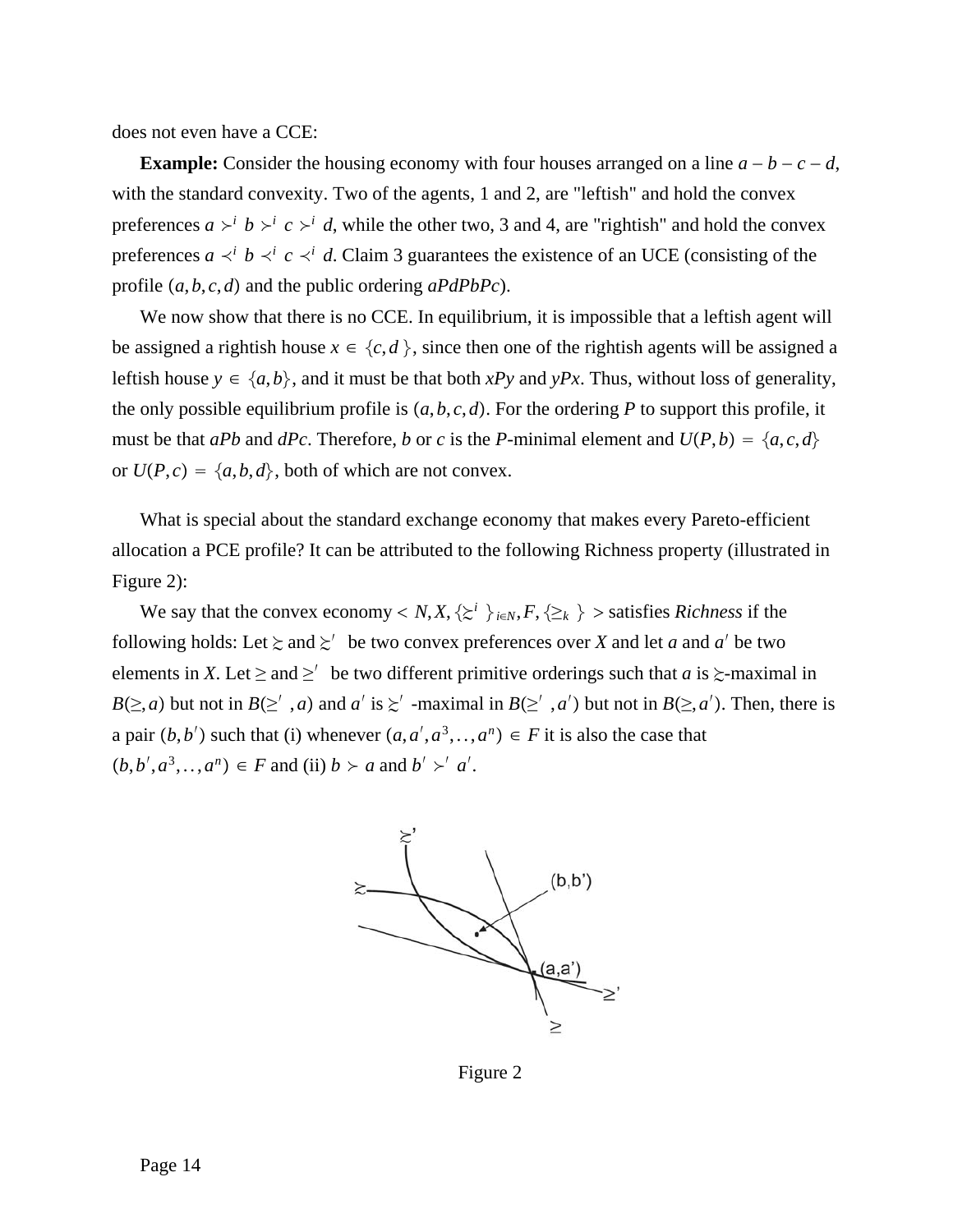**Claim 4 (SWT-PCE):** In a convex economy that satisfies Richness, any Pareto-efficient profile is a PCE profile.

**Proof:** Let  $\{x^i\}$  be a Pareto-efficient feasible profile. By the convexity of preferences, the set  $U^i = \{z \mid z \succ^i x^i\}$  is convex and  $x^i \notin U^i$  for each agent *i*. Therefore, there is at least one primitive ordering that ranks  $x^i$  below all members of  $U^i$ . Let  $O^i$  be the (non-empty) set of all such primitive orderings.

The intersection  $\bigcap_i O^i$  is not empty since otherwise there would be two agents *i* and *j* such that  $O^i$  and  $O^j$  are non-nested sets. Take  $\geq_i \in O^i \setminus O^j$  and  $\geq_j \in O^j \setminus O^i$ . The element  $x^i$  is  $\geq i$  -maximal in the set *B*( $\geq i$ , *x<sup>i</sup>*) but not in *B*( $\geq j$ , *x<sup>i</sup>*), and likewise for agent *j*. Richness then implies that there is a pair of elements  $(y<sup>i</sup>, y<sup>j</sup>)$  such that the profile obtained by replacing the pair  $(x^i, x^j)$  with  $(y^i, y^j)$  in the profile  $\{x^i\}$  is feasible and Pareto-dominating. Thus, there exists  $\geq_k$  ∈ ∩*i O*<sup>*i*</sup> and then <  $\{x^i\}, \geq_k$  > is a PCE. ■

In the case of a one-agent convex economy, no richness condition is necessary and every feasible element (and not just the agent's preference-maximal elements) is an outcome of some PCE.

**Claim 5:** In a one-agent convex economy, for every feasible element *x*<sup>∗</sup>, there exists a PCE  $<$   $(x^*)$ , *P* >.

**Proof:** Let  $x^*$  be a feasible element. By convexity of the agent's preferences, the set  $\{x \mid x \succ^1 x^*\}$  is convex. Since  $x^*$  is not a member of this convex set, there is a primitive ordering  $\geq_k$  such that  $x >_k x^*$  for every  $x >^1 x^*$ . Thus,  $x^*$  is  $\geq^1$  -optimal in  $\{x \mid x^* \geq_k x\}$ . Taking *P* to be  $\geq_k$ , we conclude that <  $(x^*)$ , *P* > is a PCE. ■

With regard to the First Fundamental Welfare Theorem (FWT), Claim 5 demonstrates that a PCE profile need not be Pareto-efficient. Furthermore, in multi-agent settings, if all agents have identical convex preferences equal to one of the primitive orderings, then every feasible profile combined with that primitive ordering is a PCE.

The following claim provides a condition under which the FWT holds for PCE. The condition states that there are no two feasible profiles that Pareto-dominate one another according to some primitive ordering. This condition is satisfied by two prominent convex economies: i) the standard exchange economy with the standard convexity and ii) the housing economy with any convexity.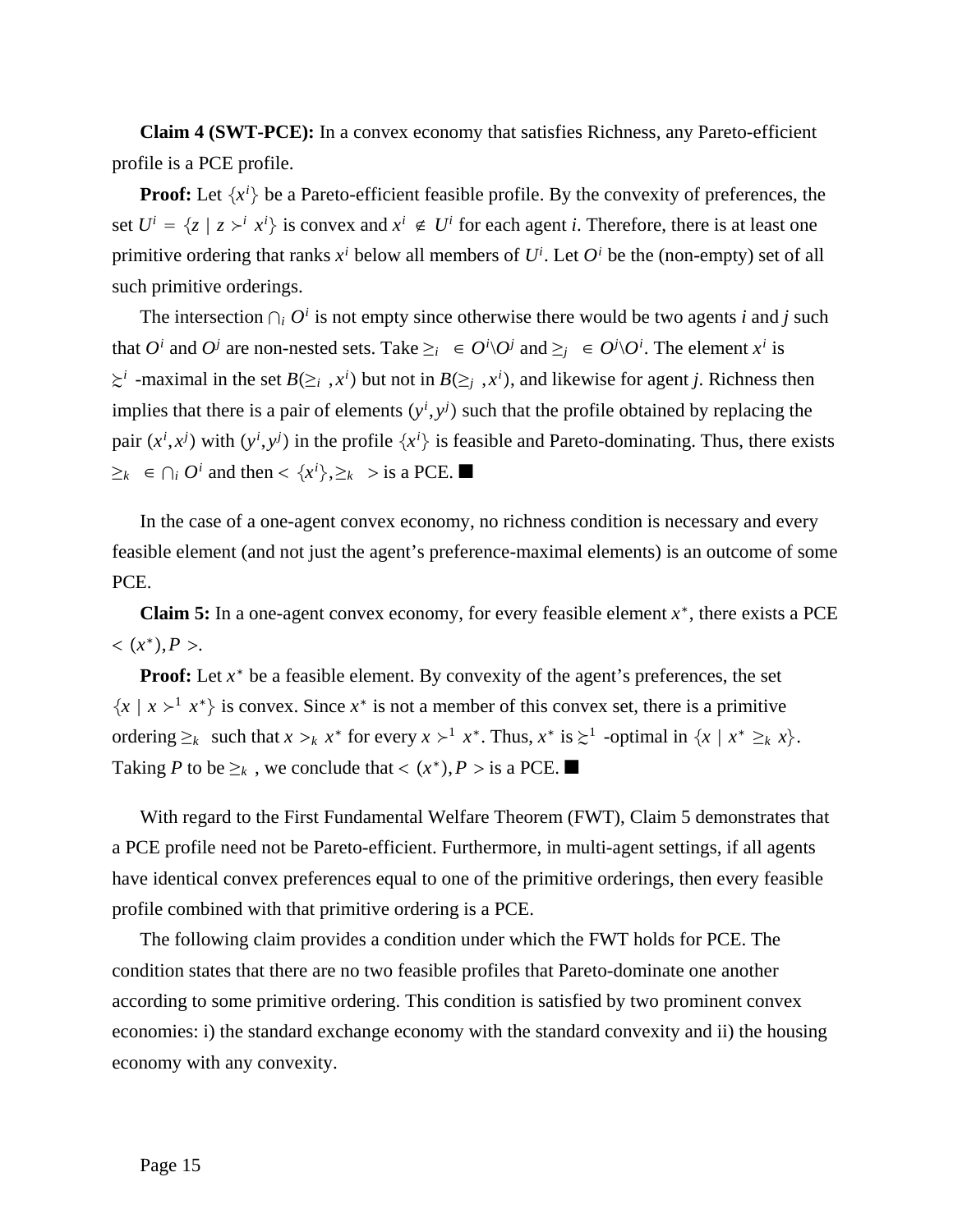**Claim 6 (First Fundamental Welfare Theorem)**: Consider a convex economy such that there are no two feasible profiles  $(a^i)$  and  $(b^i)$  and a primitive ordering  $\geq_k$  such that for all *i* either  $b^i = a^i$  or  $b^i >_k a^i$ . Then, any PCE profile  $(a^i)$  is weak Pareto-efficient (in the sense that there is no other feasible  $(b^i)$  such that for all *i* either  $b^i = a^i$  or  $b^i \rightarrow^i a^i$ .

**Proof:** Assume that  $\langle a^i \rangle$ ,  $\geq_k$  > is a PCE. If  $(a^i)$  is not weak Pareto-efficient, then there is another feasible profile  $(b^i)$  such that for all *i* either  $b^i = a^i$  or  $b^i \rightarrow a^i$ . Then, for all *i*, either  $b^i = a^i$  or  $b^i >_k a^i$ , a contradiction.

#### **6. Economic Examples I**

In this section we analyze the various concepts of competitive equilibrium in the context of several simple convex economies. In particular, we examine the relationships between the equilibrium concepts and Pareto efficiency.

# **A. The "give and take" Economy**

Consider a society in which agents either give to or take from a voluntary public fund. The fund must be balanced. An agent's preferences embody his attitude towards the tradeoff between being egalitarian and being selfish. Each agent has in mind an ideal amount that he wishes to either contribute or withdraw. The problem is that agents' ideals may not match in the sense that the sum of the ideal contributions of the people who wish to give, is not equal to the sum of the ideal withdrawals of those who wish to take.

In this economy, there are two natural orderings: one values more giving and less taking; the other is the opposite. The standard convexity is generated by these two orderings. A competitive equilibrium provides order in the society by assigning a contribution or withdrawal to each of the agents along with a common social ladder. In equilibrium, no agent wishes to deviate from his assignment in the socially acceptable direction. In a PCE, the common social ladder is not arbitrary but rather is one of the two primitive orderings that generate the convexity.

**The economy:** Let  $X = [-1, 1]$ ; a positive number represents a contribution to the social fund and a negative number represents a withdrawal from the social fund. We take the primitive orderings to be the increasing and decreasing orderings which generate the standard convexity. Assume that each agent *i* has convex preferences with a single peak denoted by *peaki* . Let *F* be the set of all profiles that sum up to 0. The interesting case arises when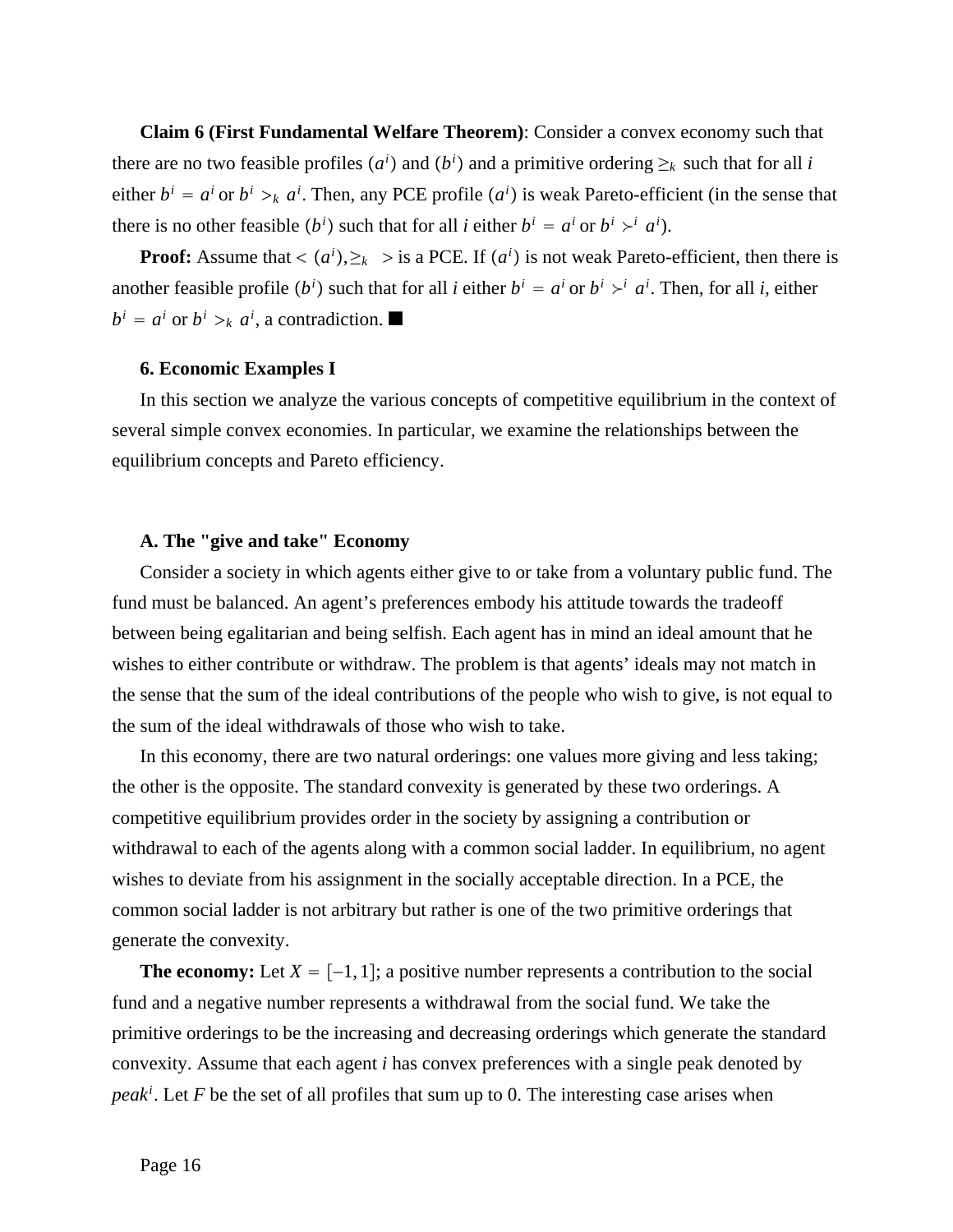$\sum$ *peak<sup>i</sup>* ≠ 0. Without loss of generality, we assume that  $\sum$ *peak<sup>i</sup>* < 0.

**Only one of the primitive orderings is an equilibrium public ordering:** If there is a PCE with the increasing ordering, then all agents must be at or to the left of their peak (otherwise, he desires to and can afford to move to his peak), thus violating the feasibility constraint. On the other hand, any feasible profile that assigns to each agent an element at or to the right of his peak, together with the decreasing ordering, is a PCE.

The decreasing public ordering embodies the social norm that only allows an agent to consider giving more or taking less than his assigned element. This is a sound norm to govern a voluntary public fund in a society where the "average" tendency of agents, as reflected by their preferences, is to take rather than to give. According to the anti-prestige interpretation, giving more or taking less is more prestigious. This again brings order in a society where agents would ideally prefer to take more than is assigned to them but do not do so, not because of a feasibility restriction, but rather because they don't want to lose prestige.

**FWT:** The condition in Claim 6 holds and therefore any PCE outcome is weak Pareto-efficient. However, there can be a CCE profile that is not weak Pareto-efficient. Consider a case with an even number of agents, half of them "leftish" with negative peaks and half of them "rightish" with positive peaks. The feasible Pareto-inefficient profile in which each "leftish" agent is assigned −1 and each "rightish" agent is assigned 1 is supported by the convex public ordering *P*, where *xPy* if  $|x| \le |y|$ . The social norm expressed by this ordering allows an agent to move from an assigned element only to a "more extreme" one.

**SWT:** Given the assumption that  $\sum peak^i < 0$ , in any Pareto-efficient feasible profile, all agents are at or to the right of their peak, which is supported by the decreasing public ordering. (All agents being to the left of their peak violates feasibility. If one agent is to the left of his peak and another is to the right of his peak, there is a Pareto improvement where each agent moves closer to his peak.) Alternatively, note that the Richness condition in Claim 4 holds.

# **B. An Economy with Production**

This example suggests a possible expansion of the convex economy model to a world with production. It highlights the fundamental difference in the way we commonly model consumers as opposed to producers: while consumers' preferences are taken to be exogenous, producers' preferences are determined only by the public ordering.

**The Economy:** Let *X* consist of four locations  $a - b - c - d$  arranged on a line with the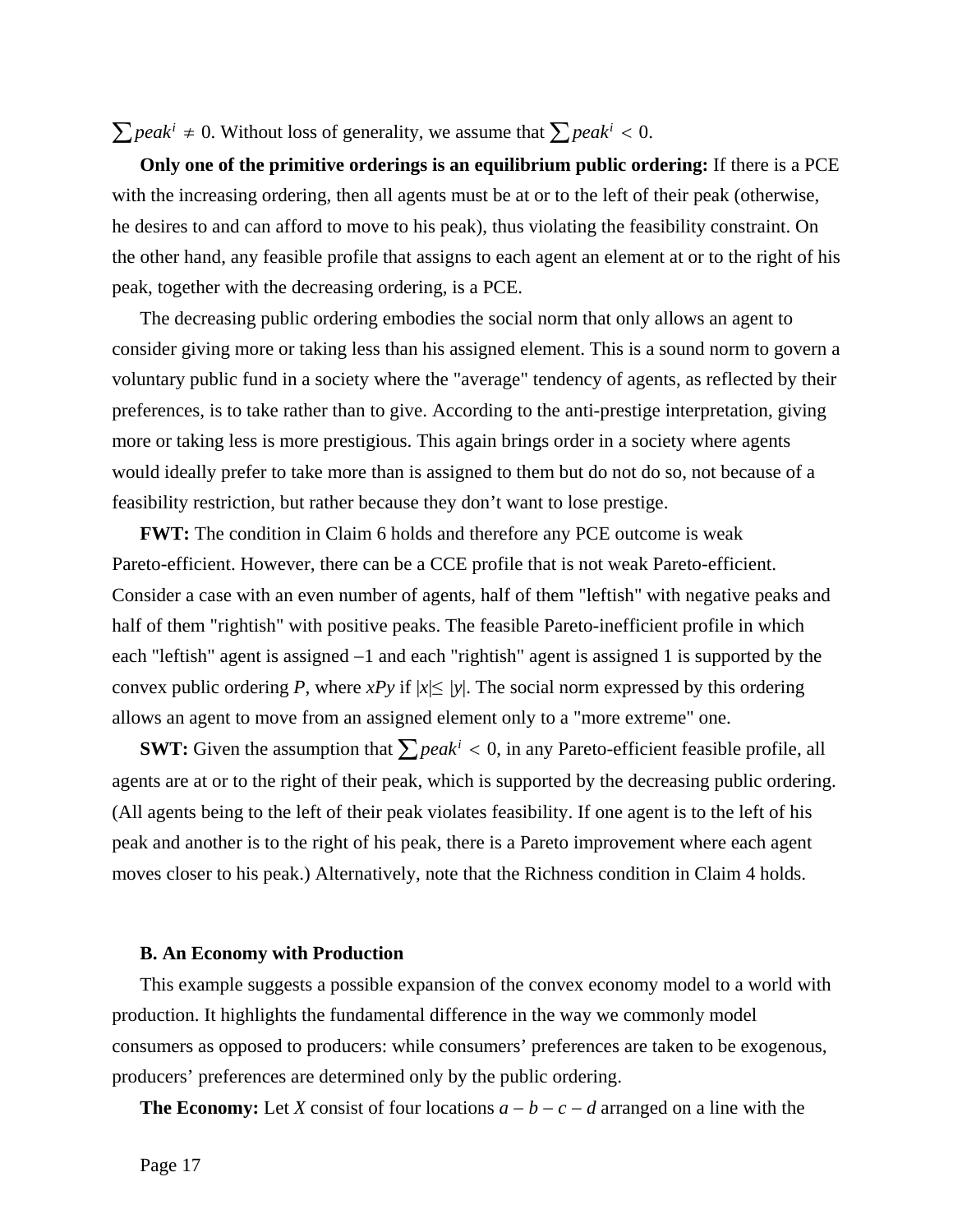natural convexity generated by the increasing and decreasing orderings.

There are six consumers, each of whom can consume one unit at one location. The consumers hold preferences over the locations where they will consume the product. Consumers 1, 2 and 3 hold the convex preferences  $a \succ b \succ c \succ d$  while consumers 4, 5 and 6 hold the convex preferences  $a \prec b \prec c \prec d$ .

There are six producers, each of whom can produce one unit at one location. The producers are divided into three pairs:  $\{1, 2\}$ ,  $\{3, 4\}$  and  $\{5, 6\}$ , who can produce the good at the convex sets of locations:  $\{a,b\}$ ,  $\{b,c\}$  and  $\{c,d\}$ , respectively. Producers are "profit maximizers" in the sense that they rank locations according to the public ordering.

Each of the producers and consumers chooses a location. The feasibility constraint requires that "supply equals demand", that is, at each location, the number of producers is equal to the number of consumers.

A competitive equilibrium is given by a public ordering on *X* (possibly with indifferences) and a feasible production and consumption profile, such that no consumer wishes to switch from his assigned location to any (weakly) cheaper one and no producer can move to a strictly higher-ranked location.

**The economy has a competitive equilibrium with a non-convex public ordering:** The feasible profile with the production vector  $(a, a, b, c, d, d)$  and the consumption vector *a*,*a*,*b*, *c*,*d*,*d* is supported by the public ordering *aIdPbIc* (where *xIy* means that *x* and *y* are "equally ranked").

Ties in the equilibrium public ordering cannot be arbitrarily broken, unlike in a "consumers-only economy", since producers' preferences depend on the public ordering. In particular, breaking the tie between *b* and *c* will result in either producer 3 or 4 no longer being assigned an optimal feasible location.

**A CCE does not exist**: If there were a CCE, then either *a* or *d* would be minimal with respect to the public ordering. In such an equilibrium, this location must be assigned to the three consumers who rank it highest, but only two producers can locate there.

### **C. An Almost Standard Exchange Economy**

**The Economy:** Let  $X = \prod_{i=1}^{L} [0, z_i]$  be a set of bundles in an *L*-commodity world with total endowment *z*. Feasibility is given by  $\sum_{i=1}^{n} x^{i} = z$ . All agents hold monotonic and convex preference relations. Agents have in mind a non-empty (finite or infinite) set of linear orderings  $\Lambda = \{\geq_k\}$  (with indifferences), each of which is characterized by a non-negative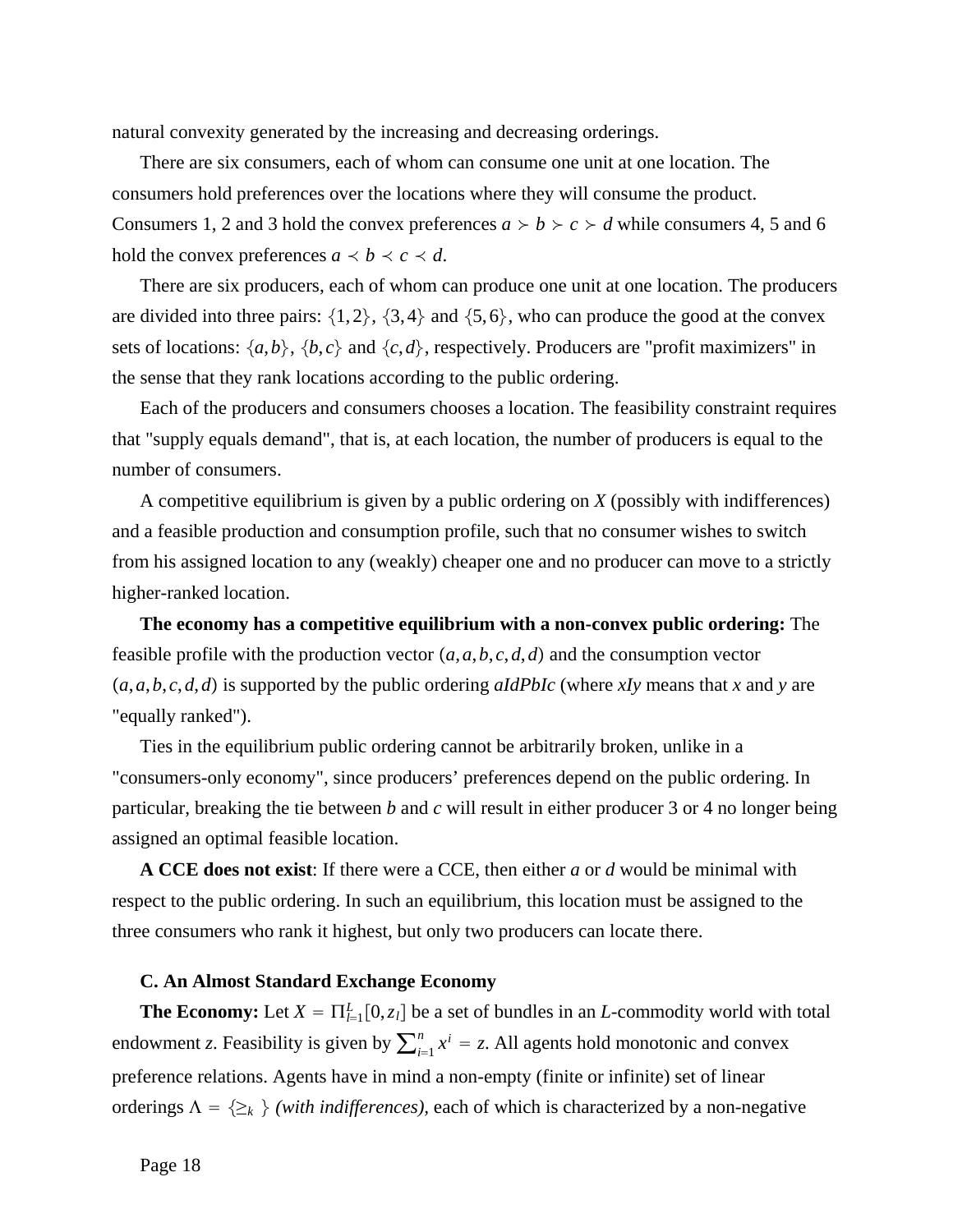vector  $v_k \neq 0$  such that  $x \geq_k y$  if  $v_k \cdot x \geq v_k \cdot y$ . Define the operator *K* as:

$$
K(A) = \{x \mid \forall k, \exists a_k \in A, x \geq_k a_k\}.
$$

This operator is defined as in our representation theorem but with a key difference that the underlying orderings have indifferences. The operator satisfies A1, A2 and A3, but not A4. However, it does satisfy a slightly weaker version of A4: If *A* is convex and *x* and *y* are two points outside *A* and if *x* is in the interior of  $K(A \cup y)$ , then *y* is not in the interior of  $K(A \cup x)$ .

When  $\Lambda$  is a singleton, all agents hold the unique convex preference relation represented by the utility function  $v_1 \cdot x$ . In the case that  $\Lambda = \{(1,0), (0,1)\}$ , each indifference curve must be "right-angled" and every efficient allocation has the feature that either no agent has a surplus of good 1 or no agent has a surplus of good 2.

**FWT:** The economy satisfies the conditions of Claim 6 and the argument there holds and thus any competitive equilibrium with a public ordering from  $\Lambda$  is weak Pareto-efficient.

**SWT:** The Richness property used in Claim 4 holds and thus any Pareto-efficient allocation is a competitive equilibrium profile with a public ordering from  $\Lambda$ . The standard textbook SWT only guarantees the existence of a competitive equilibrium with some algebraic linear ordering but not necessarily one from  $\Lambda$ .

#### **7. Economic Examples II**

In each of the examples in this section we use a convexity of the form:

$$
K(A) = \{x \mid \text{there exists } y \in A \text{ s.t. } xRy\}
$$

where  $R$  is a partial ordering (reflexive, transitive and anti-symmetric, but not necessarily complete). As mentioned earlier (example 3), such convexities are precisely those that satisfy the union property  $K(A \cup B) = K(A) \cup K(B)$ .

Here, a preference  $\geq$  is convex if and only if it is a completion of R. To verify, suppose that  $\geq$  is convex and *xRy*. The set  $\{z \mid z \geq y\}$  is convex and contains *y* and therefore contains *x* and thus  $x \geq y$ . On the other hand, if  $\geq$  is an extension of *R*, any set  $\{z \mid z \geq y\}$  is convex since if *wRz* and  $z \ge y$ , then  $w \ge y$  as  $\ge$  extends *R*. Thus, requiring that agents' preferences are convex is the same as requiring that if *aRb* then all agents must weakly prefer *a* to *b*. Thus, convexity of preferences here has the flavor of a monotonicity property.

The following claim is a version of the SWT and, in particular, shows the existence of CCE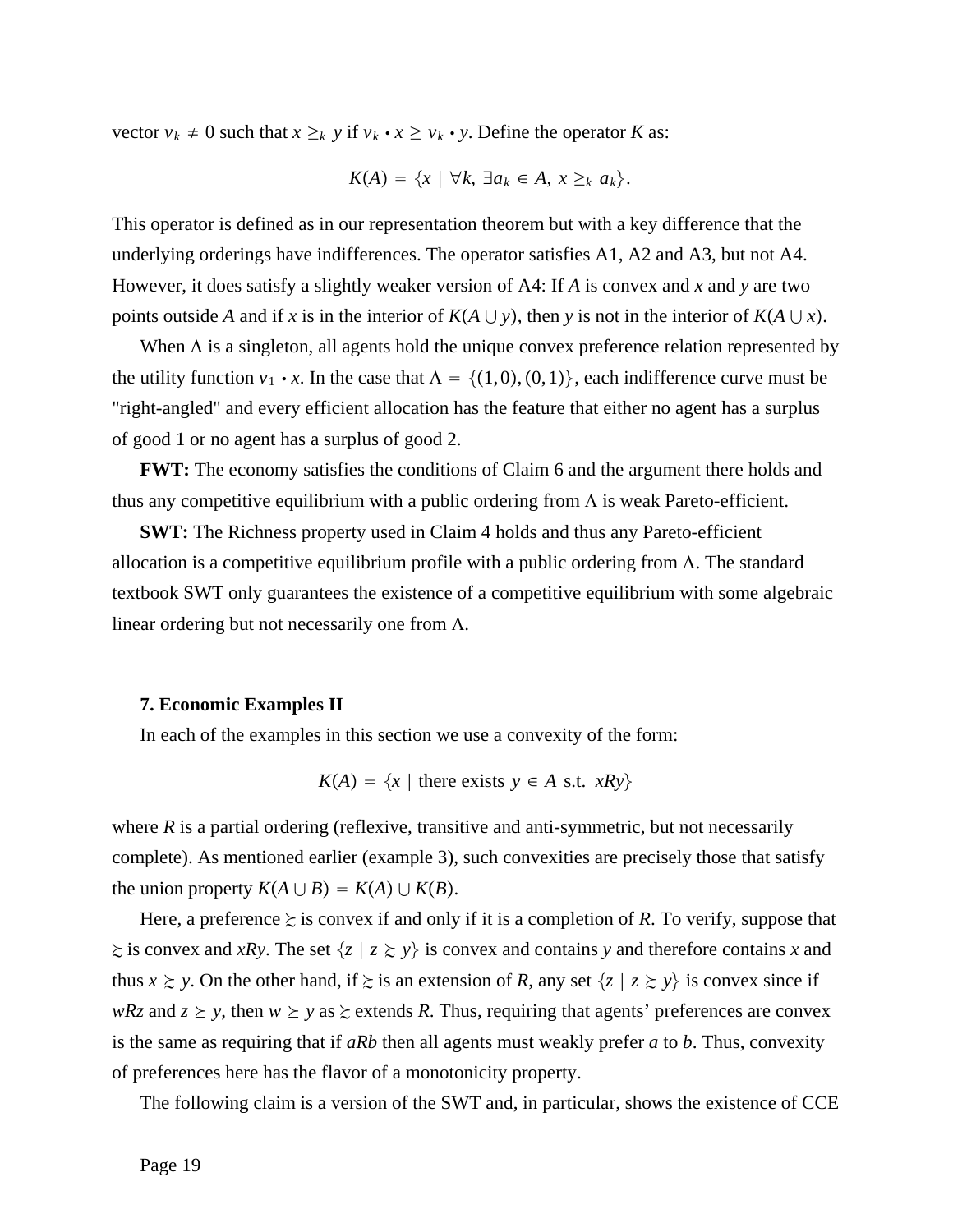for these convexities:

**Claim 7 (SWT-CCE):** Consider a convex economy in which the convexity satisfies the union property. Then, any Pareto-efficient profile is a CCE profile.

**Proof:** Let  $(x^i)$  be a Pareto-efficient profile. Define the binary relation *B* as  $yBz$  if either i) *yRz* or ii) for some agent *i*,  $z = x^i$  and  $y \succ^i x^i$ .

The binary relation *B* has no cycles. Assume the contrary and take a minimal cycle  $z^1Bz^2B...Bz^mBz^1$ . By the acyclicity of *R*, there is some *l* and *i* for which  $z^l \geq z^{l+1}$ . By the Pareto-optimality of  $(x^i)$ , there is some other *l* for which  $z^lRz^{l+1}$ . Thus, there are three consecutive elements in the cycle for which  $z^{l}Rz^{l+1} > i z^{l+2}$ . However, by its convexity,  $\geq i$  is an extension of *R* and therefore  $z^l \geq z^{l+2}$  and thus the cycle can be shortened.

Since the binary relation *B* is strict and has no cycles, it has a transitive completion to an ordering *P*. This ordering extends *B* and thus extends *R* and therefore is convex. In addition, for all *i*, if  $y \succ^i x^i$ , then  $yBx^i$  and so  $yPx^i$  and therefore  $\lt (x^i)$ ,  $P >$  is a CCE.

#### **D. The Partially Ordered Housing Economy**

**The Economy:** We return to the standard housing economy and take the set of primitive orderings to be the set of all extensions of a partial ordering *R*. This is the maximum set of primitive orderings as it includes all convex orderings. Assume that all agents have convex strict preferences. The standard housing model is obtained when *R* is the empty relation, which implies that all orderings are convex.

As mentioned earlier, the convexity of agents' preferences means here that if *aRb* then all agents prefer *a* to *b*. For example, the houses may have some objective attributes and *aRb* could mean that *a* is superior to *b* according to all of the attributes.

**Any UCE is a PCE**: To demonstrate this special feature, let  $\langle x^i \rangle$ ,  $P >$  be a UCE. We prove that *bRa* implies *bPa* and as such *P* is an extension of *R* and thus is a primitive ordering. Let *i* be the agent who is assigned *a*. By the convexity of *i*'s preferences, the set  $\{x \mid x \geq i \}$  is convex and by A2 it includes  $K({a})$ , which by the definition of *K* includes *b*. Thus, by the strictness of *i*'s preferences,  $b \succ^i a$  and therefore *bPa*.

**FWT:** The structure of the feasibility constraint (consisting of all the permutations of the set of houses) implies the following property: for any strict ordering on the set of houses, there are no two feasible profiles such that one "dominates" the other. This property is stronger than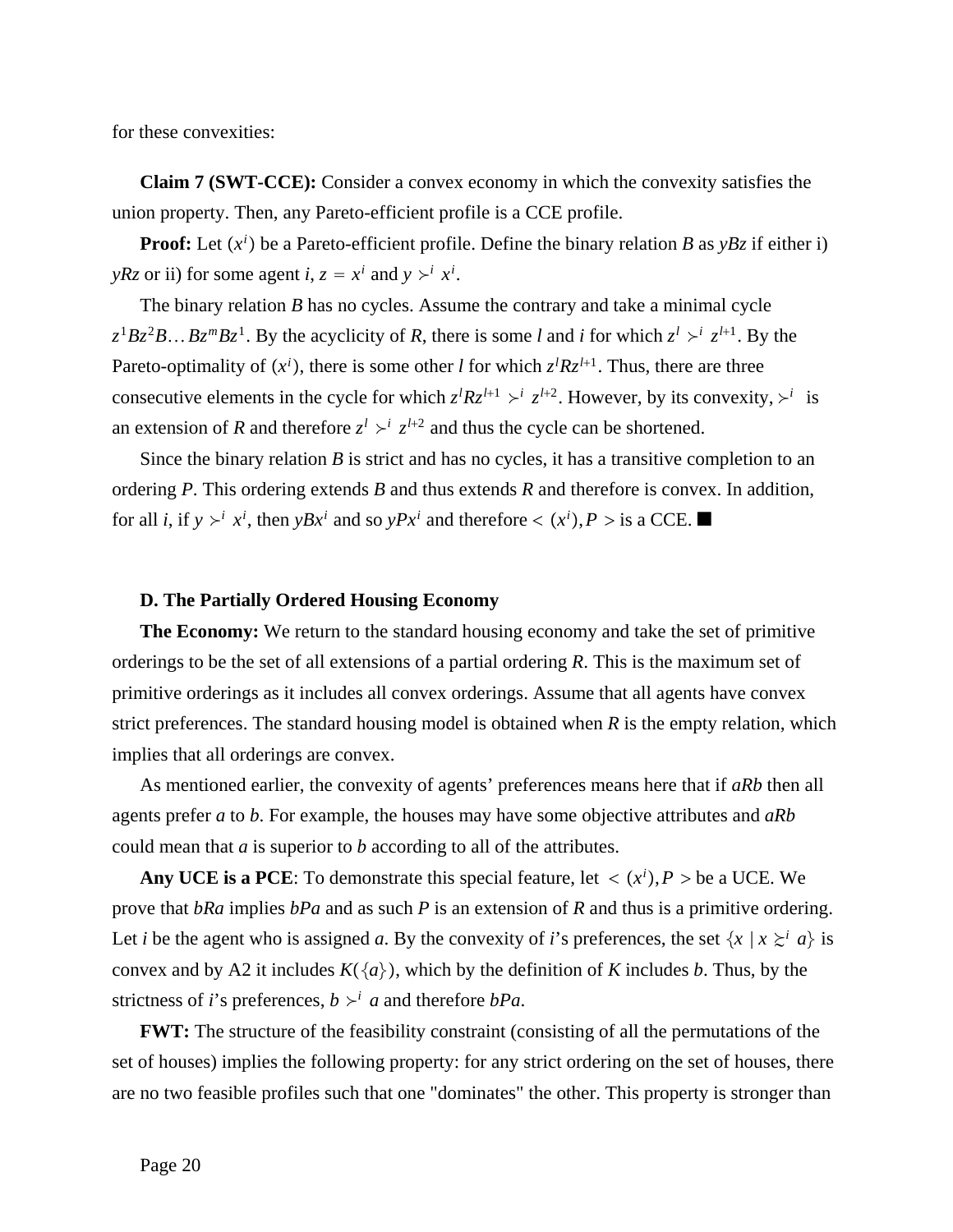the one used in Claim 6 and therefore any PCE profile, and thus any UCE profile, is Pareto-efficient.

**SWT:** By Claim 3, any Pareto-efficient profile is supported by some public ordering (also shown in Piccione and Rubinstein (2007)). As shown above, it must be a primitive ordering. Thus, in this economy any Pareto-efficient profile is a PCE profile.

# **E. The "***Kosher* food**" Exchange Economy**

We now consider an exchange economy consisting of two goods: meat and dairy. The goods are divisible and a consumer can either consume a quantity of meat or a quantity of dairy but not both.

**The Economy:** Let  $X = M \cup D$  where  $M = \{(a, 0) | 0 < a \leq 3\}$  and  $D = \{(0,b) | 0 < b \le 3\}$  (for simplicity, we exclude the zero vector from *X*). The feasibility constraint is  $\sum_i x^i = (3, 3)$ . Convexity is induced by *xRy* if  $x \geq y$ . Convexity of preferences is equivalent to monotonicity in both goods.

We take the set of primitive orderings to contain only the two orderings  $\geq_M$  and  $\geq_D$ . The ordering  $\geq_M$  is the increasing ordering that places all the elements of *M* above *D* and  $\geq_D$  is the increasing ordering that places all elements of *D* above *M*.

**FWT:** Every PCE profile is Pareto-efficient as this economy satisfies the condition in Claim 6: Let  $(x^i)$  and  $(y^i)$  be two feasible profiles such that for every *i*,  $x^i \geq_M y^i$  (an identical argument applies to  $\geq_D$ ). For each agent *i*,  $x_1^i \geq y_1^i$ . Feasibility requires that  $\sum x_1^i = \sum y_1^i = 3$ and therefore, for each agent,  $x_1^i = y_1^i$ . Thus, for any agent *i* who is assigned  $x_1^i = y_1^i > 0$ , it must be that  $x^i = y^i$ . For any agent who is assigned  $x_1^i = y_1^i = 0$ , it must be that  $x_2^i \ge y_2^i > 0$ . Feasibility again implies that for all *i*,  $x_2^i = y_2^i$  and thus  $x^i = y^i$ .

**SWT:** Claim 7 applies and thus any Pareto-efficient profile is a CCE profile.

However, a Pareto-efficient profile may not be part of a PCE. Suppose, for example, that there are four agents with identical convex preferences satisfying

 $(2,0) \rightarrow^{i} (0,3) \rightarrow^{i} (0,1) \rightarrow^{i} (1,0)$ . The profile  $((2,0),(0,2),(0,1),(1,0))$  is not a PCE profile although it is Pareto-efficient. (In any Pareto-dominating profile, 1 gets more than two units of meat and at least one of the agents 2 or 3 gets more than one unit of meat, thus violating feasibility.)

Note that, unlike the standard exchange economy, the Kosher food exchange economy allows for Pareto-efficient allocations that are not supported by any algebraic linear public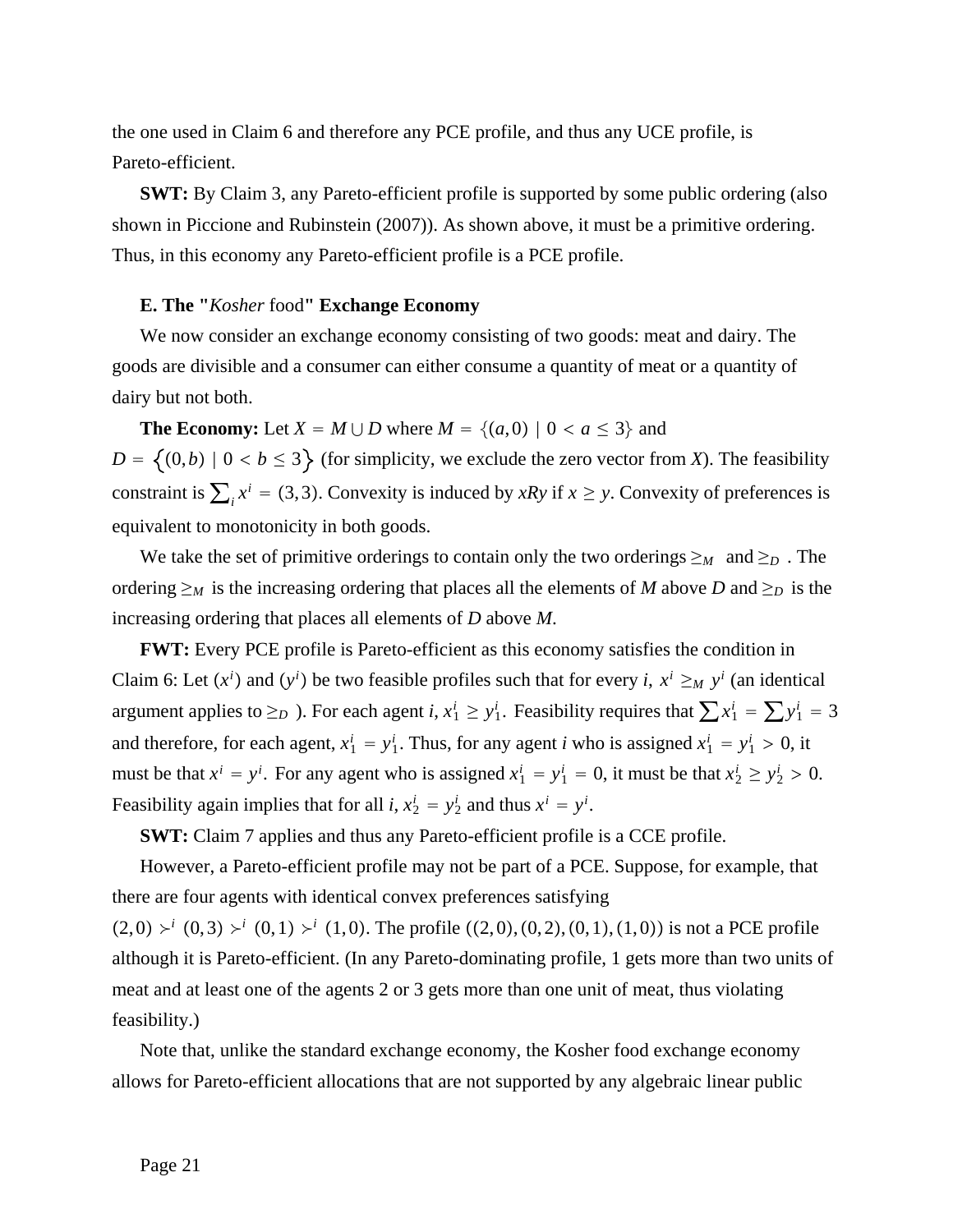ordering. If the above profile were supported by an equilibrium public ordering of the form  $p_1x_1 + p_2x_2$ , then either:  $p_1 \leq p_2$  and agent 2 would deviate from (0, 2) to (2, 0), or,  $p_1 > p_2$ and agent 4 would deviate from  $(1, 0)$  to  $(0, 1)$ .

# **F. The Set Allocation Economy**

We now consider an economy with a set of indivisible goods in which (unlike in the housing economy) each agent can be allocated more than one good.

**The Economy**: Let *Z* be a collection of items and *X* be the set of all of its subsets (menus). We will use lower case letters for elements of *Z* and Greek symbols for menus. All agents have strict and convex preferences. The set *F* contains all profiles that allocate each item to one agent.

The convexity is induced by taking *R* to be the inclusion relation, that is,  $K(A) = \{ \Theta \mid \text{there exists } \Lambda \in A \text{ s.t. } \Theta \supseteq \Lambda \}.$  This convexity is generated by the set of all strict orderings  $\{\geq_\nu\}$  where  $\nu$  is a positive-valued function on *Z* and  $\geq_\nu$  is represented by the utility function  $\sum_{z \in \Theta} v(z)$ . To see this, we show that for all *A*,  $K(A) = L(A)$  where

$$
L(A) = \{ \Theta \mid \text{for every } \geq_{\nu} \text{, there exists } \Lambda_{\nu} \in A \text{ s.t. } \sum_{z \in \Theta} \nu(z) \geq \sum_{z \in \Lambda_{\nu}} \nu(z) \}.
$$

If  $\Theta \in K(A)$ , then there exists  $\Lambda \in A$  such that  $\Lambda \subseteq \Theta$  and therefore  $\sum_{z \in \Theta} v(z) \ge \sum_{z \in \Lambda_v} v(z)$  for every positive-valued function *v*. Thus,  $\Theta \in L(A)$ .

If  $\Theta \notin K(A)$ , then  $\Lambda \nsubseteq \Theta$  for all  $\Lambda \in A$ . In that case, take a strict ordering  $\geq_{\nu}$  induced by a function *v* for which  $0 < v(z) < \frac{1}{2N}$  for all  $z \in \Theta$  and  $v(z) > 1$  for all  $z \notin \Theta$ . For this function  $v$ ,  $\sum_{z \in \Lambda} v(z) > 1 > 1/2 > \sum_{z \in \Theta} v(z)$ , and therefore  $\Theta \notin L(A)$ .

**FWT: All PCE are Pareto-efficient:** The condition of Claim 6 holds. To see this, take a primitive ordering  $\geq_\nu$ . Any two feasible profiles,  $(\Theta^i)$  and  $(\Lambda^i)$  satisfy  $\sum_{i}\sum_{z\in\Theta^i}\nu(z)=\sum_{z\in Z}\nu(z)=\sum_{i}\sum_{z\in\Lambda^i}\nu(z).$  Therefore, if  $\sum_{z\in\Theta^i}\nu(z)\geq\sum_{z\in\Lambda^i}\nu(z)$  for all i, then equality holds for all *i* and by the strictness of  $\geq_v$ ,  $\Theta^i = \Lambda^i$  for all *i*.

**There are CCE that are not Pareto-efficient:** Let  $Z = \{a, b, c, d\}$  and  $n = 2$ . Both agents have identical preferences that rank any cardinally larger set higher and therefore are convex. Additionally,  $ac \succ^i ab$  and  $bd \succ^i cd$ . The profile  $(ab, cd)$  together with the convex public ordering being identical to their preferences is a CCE which is Pareto-dominated by *ac*,*bd*. Notice that it is not possible for a primitive ordering  $\geq_v$  to rank both *acPab* (so  $v(c) > v(b)$ )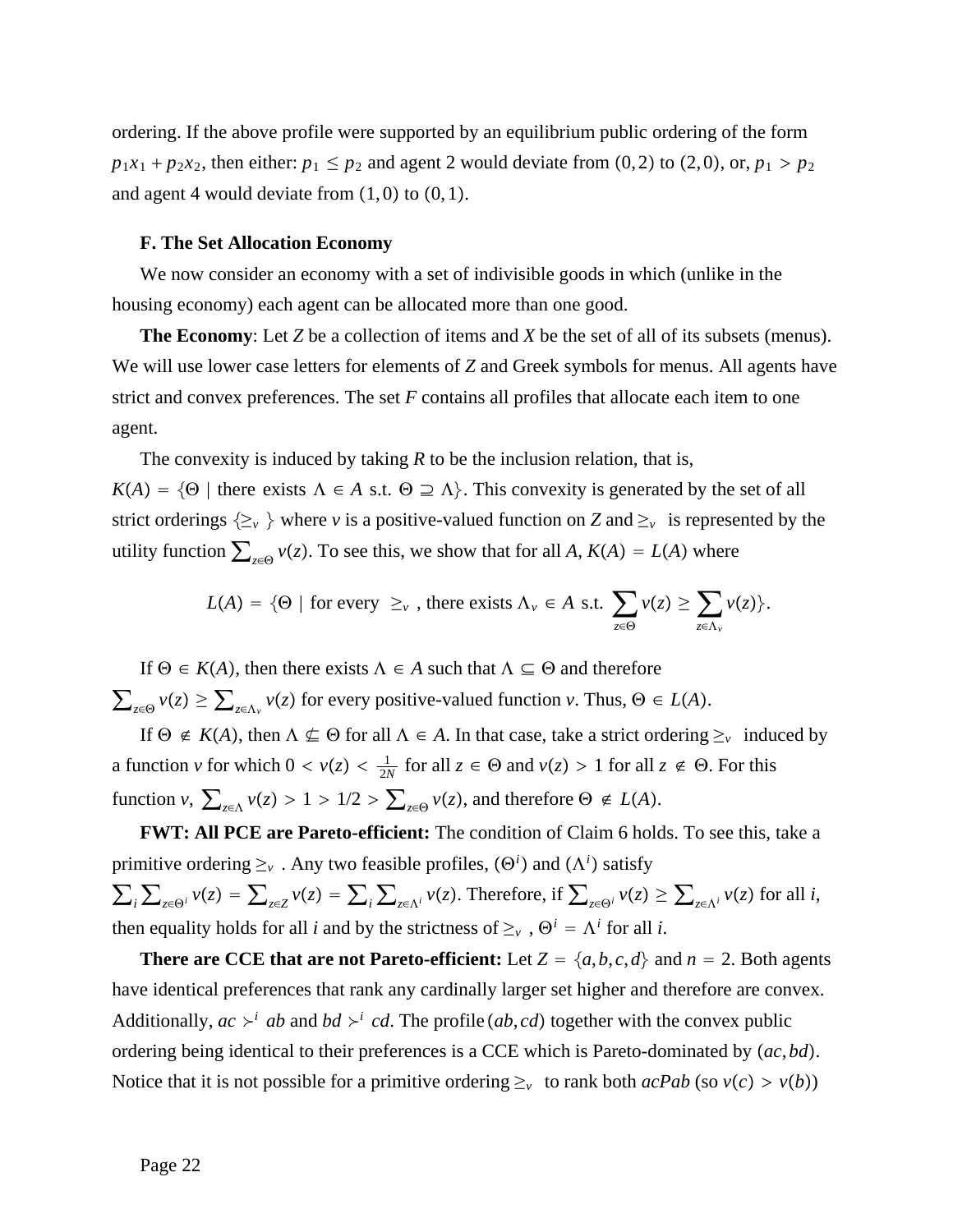and *bdPcd* (so  $v(b) > v(c)$ ).

**SWT:** Claim 7 applies and thus every Pareto-efficient profile is a CCE profile.

**There are Pareto-efficient profiles that are not PCE:** Let  $Z = \{a, b, c, d\}$ . There are two agents, both of whom have preferences that rank any cardinally larger set higher and therefore are convex. Agent 1 ranks *bd*,*ac* above *ab* and *ab* above any other two-element set. Agent 2 ranks *ad*,*bc* above *cd* and *cd* above any other two-element set. The Pareto-efficient profile *ab*, *cd* is not supported by a PCE since a primitive public ordering *P* must rank *abPac* which implies that  $v(c) < v(b)$ . Similarly, we conclude that  $v(c) < v(b) < v(d) < v(a) < v(c)$ , a contradiction.

#### **8. Final comments**

There were two motivations for this paper. The first was to suggest an abstract extension of the concept of competitive equilibrium that is suited to environments where agents make individualistic decisions and there is a feasibility constraint on the profiles of choices.

The second motivation was more methodological. Abstracting the concept of a competitive equilibrium helps to identify the properties that make it what it is and to sharpen the distinction between competitive and Nash equilibrium. The concept of a public ordering was defined and provided a decentralization method parallel to that of prices in the standard economic setting. Claims analogous to the first and second fundamental welfare theorems were proved and applied to several simple convex economies.

In this paper, we have not proven a general existence theorem for PCE (the existence of UCE was trivially proved). Often, we have shown the existence of PCE through the second welfare theorem, but we have also considered settings where existence is not guaranteed.

As mentioned earlier, our notion of a convex economy does not include initial endowments. This reflects our view of competitive equilibrium analysis as taking place in two stages. In the first stage, one defines an equilibrium concept. In the second stage, one looks for methods of selecting an equilibrium, perhaps given additional information such as an initial endowment profile.

We have focused only on the first stage. One approach for the second stage would be to add an initial profile to the definition of a convex economy and use the following definition: an equilibrium is a public ordering and a feasible profile such that each agent's assigned alternative is best given the "budget set" defined by his initial assignment and the public